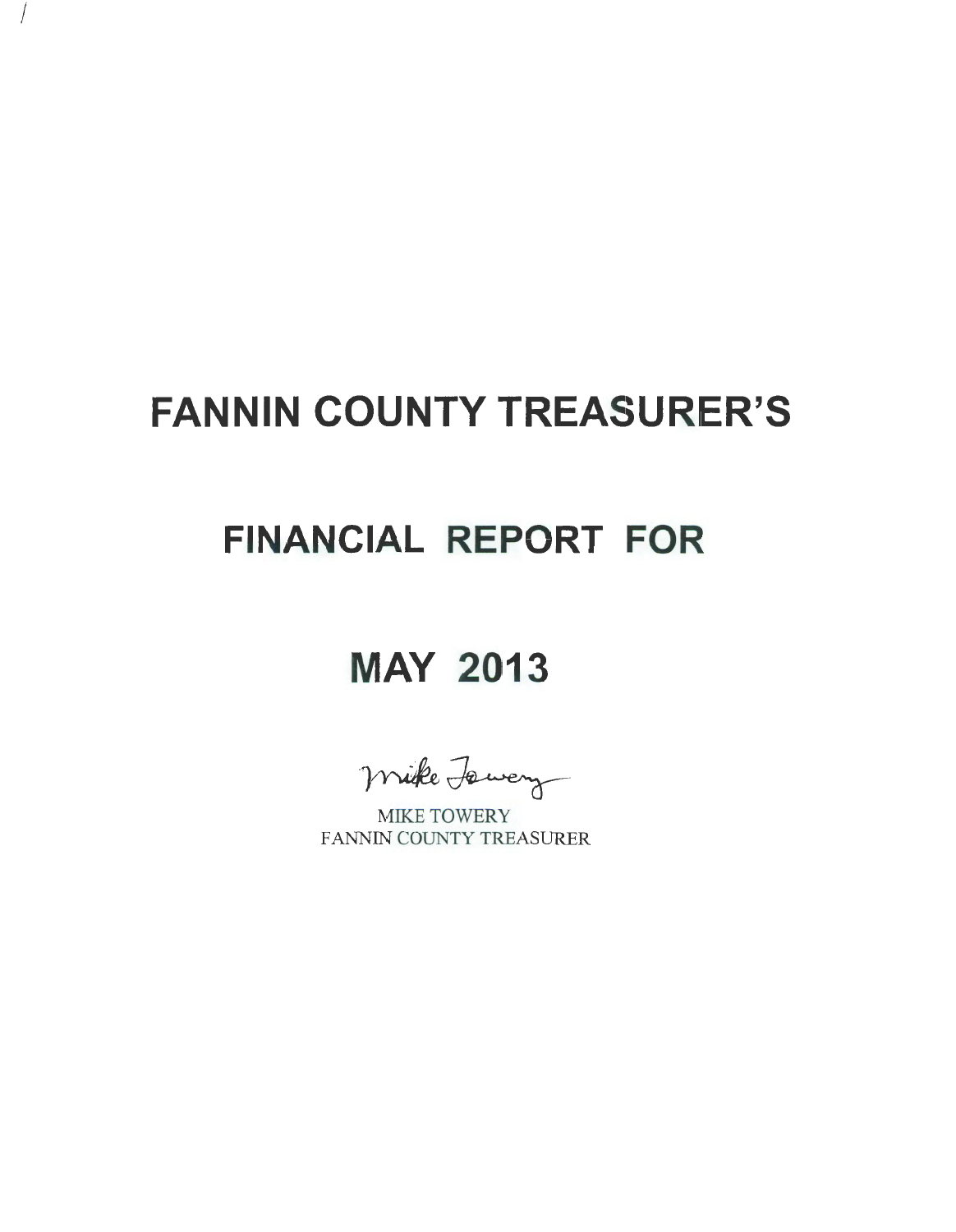| 06/06/2013<br>TIME: 01:37 PM |                              |                                                                                                                                                                                                 | RECEIPT FILE LISTING               |                                                                                                                                                                                                                                                    | PAGE 1<br>PREPARER: 0007 |
|------------------------------|------------------------------|-------------------------------------------------------------------------------------------------------------------------------------------------------------------------------------------------|------------------------------------|----------------------------------------------------------------------------------------------------------------------------------------------------------------------------------------------------------------------------------------------------|--------------------------|
|                              | RECEIPT S RECEIVED FROM      |                                                                                                                                                                                                 | ----------- --                     | RECEIVED POSTED NO DESCRIPTION                                                                                                                                                                                                                     | AMOUNT                   |
| 0000130594 P SECURUS         |                              | BANK: 10-103-100 GENERAL-COMBINED FUNDS CHECKING                                                                                                                                                |                                    | 05-01-2013  05-01-2013  01 MARCH  2013  -Commissions  32,602.77<br>INCOME:10-319-420 JAIL PAY PHONE COMMISSION<br>TOTAL RECEIPT AMOUNT -----> 32,602.77                                                                                            |                          |
|                              |                              |                                                                                                                                                                                                 |                                    | 0000130595 P Texas Department of Public Safety 05-01-2013 05-01-2013 01 ISPTC-Continuity of Operation Plan<br>BANK:44-103-100 HOMELAND SECURITY-COMB.FUND CHKING INCOME:44-330-418 2011 HOMELAND SECURITY<br>TOTAL RECEIPT AMOUNT -----> 19,999.00 | 19,999,00                |
|                              | 0000130596 P D.A. TRUST FUND | 05-01-2013  05-01-2013  01 DISTRICT ATTORNEY FEES<br>BANK: 36-103-136 D. A. FEE CASH ACCT.                                                                                                      |                                    | INCOME: 36-340-475 DISTRICT ATTORNEY FEES<br>TOTAL RECEIPT AMOUNT ----->                                                                                                                                                                           | 563.66<br>563.66         |
|                              |                              | 0000130597 P D.A. TRUST FUND 05-01-2013 05-01-2013 05-01-2013 01 DISTRICT ATTORNEY FEES<br>BANK: 10-103-100 GENERAL-COMBINED FUNDS CHECKING<br>BANK: 10-103-100 GENERAL-COMBINED FUNDS CHECKING |                                    | INCOME: 10-340-475 DISTRICT ATTORNEY FEES<br><b>02 POSTAL EXPENSES</b><br>INCOME:10-475-311 POSTAL EXPENSES                                                                                                                                        | 53.37<br>47.24           |
|                              |                              | 0000130598 P F.C. APPRAISAL DISTRICT 05-02-2013 05-02-2013 01 CURRENT TAXES                                                                                                                     |                                    | TOTAL RECEIPT AMOUNT ----->                                                                                                                                                                                                                        | 100.61<br>22, 143.95     |
|                              |                              | BANK: 10-103-100 GENERAL-COMBINED FUNDS CHECKING<br>BANK: 10-103-100 GENERAL-COMBINED FUNDS CHECKING                                                                                            |                                    | INCOME: 10-310-110 CURRENT TAXES<br>02 G.F.A.B.P. CURRENT TAXES<br>INCOME: 10-310-110 CURRENT TAXES                                                                                                                                                | 9.23                     |
|                              |                              | BANK:21-103-100 R&B#1-COMBINED FUNDS CHECKING                                                                                                                                                   |                                    | <b>03 CURRENT TAXES</b><br>INCOME: 21-310-110 CURRENT TAXES                                                                                                                                                                                        | 1,128.18                 |
|                              |                              | BANK:22-103-100 R&B#2- COMBINED FUNDS CHECKING                                                                                                                                                  |                                    | 04 CURRENT TAXES<br>INCOME: 22-310-110 CURRENT TAXES<br><b>05 CURRENT TAXES</b>                                                                                                                                                                    | 1,208.73                 |
|                              |                              | BANK:23-103-100 R&B#3-COMBINED FUNDS CHECKING                                                                                                                                                   |                                    | INCOME: 23-310-110 CURRENT TAXES<br>06 CURRENT TAXES                                                                                                                                                                                               | 1,826.44<br>967.09       |
|                              |                              | BANK: 24-103-100 R&B#4- COMBINED FUNDS CHECKING                                                                                                                                                 |                                    | INCOME: 24-310-110 CURRENT TAXES<br>07 CURRENT TAXES SERIES 198                                                                                                                                                                                    | 502.77                   |
|                              |                              | BANK:60-103-100 SINKING-COMBINED FUND CHECKING<br>BANK: 10-103-100 GENERAL-COMBINED FUNDS CHECKING                                                                                              |                                    | INCOME:60-310-260 CURRENT TAXES SERIES '98<br>08 DELINQUENT TAXES<br>INCOME: 10-310-120 DELINQUENT TAXES                                                                                                                                           | 9,124.94                 |
|                              |                              | BANK:10-103-100 GENERAL-COMBINED FUNDS CHECKING                                                                                                                                                 |                                    | 09 G.F.A.B.P. DELQ. TAXES<br>INCOME: 10-310-120 DELINQUENT TAXES                                                                                                                                                                                   | 6.59                     |
|                              |                              | BANK:21-103-100 R&B#1-COMBINED FUNDS CHECKING                                                                                                                                                   |                                    | 10 DELINQUENT TAXES<br>INCOME:21-310-120 DELINQUENT TAXES                                                                                                                                                                                          | 464.89                   |
|                              |                              | BANK: 22-103-100 R&B#2- COMBINED FUNDS CHECKING                                                                                                                                                 |                                    | 11 DELINQUENT TAXES<br>INCOME: 22-310-120 DELINQUENT TAXES<br>12 DELINQUENT TAXES                                                                                                                                                                  | 498.09<br>752.63         |
|                              |                              | BANK:23-103-100 R&B#3-COMBINED FUNDS CHECKING                                                                                                                                                   |                                    | INCOME:23-310-120 DELINQUENT TAXES<br>13 DELINQUENT TAXES                                                                                                                                                                                          | 398.51                   |
|                              |                              | BANK:24-103-100 R&B#4- COMBINED FUNDS CHECKING                                                                                                                                                  |                                    | INCOME: 24-310-120 DELINQUENT TAXES<br>14 DELINQUENT TAXES SERIES '98                                                                                                                                                                              | 207.18                   |
|                              |                              | BANK:60-103-100 SINKING-COMBINED FUND CHECKING                                                                                                                                                  |                                    | INCOME:60-310-262 DELINQUENT TAXES SERIES '98<br>TOTAL RECEIPT AMOUNT -----> 39,239.22                                                                                                                                                             |                          |
|                              | 0000130599 P RYAN McDONALD   | BANK:21-103-100 R&B#1-COMBINED FUNDS CHECKING                                                                                                                                                   | 05-02-2013  05-02-2013  01 CULVERT | INCOME:21-370-145 REIMBURSEMENT OF MATERIALS<br>TOTAL RECEIPT AMOUNT ----->                                                                                                                                                                        | 315,90<br>315.90         |
|                              |                              | BANK:10-103-100 GENERAL-COMBINED FUNDS CHECKING                                                                                                                                                 |                                    | 0000130600 P KFYN RADIO 05-02-2013 05-02-2013 01 KFYN-RADIO TOWER RENT-MAY<br>INCOME: 10-370-100 KFYN-RADIO TOWER RENT<br>TOTAL RECEIPT AMOUNT ----->                                                                                              | 200,00<br>200.00         |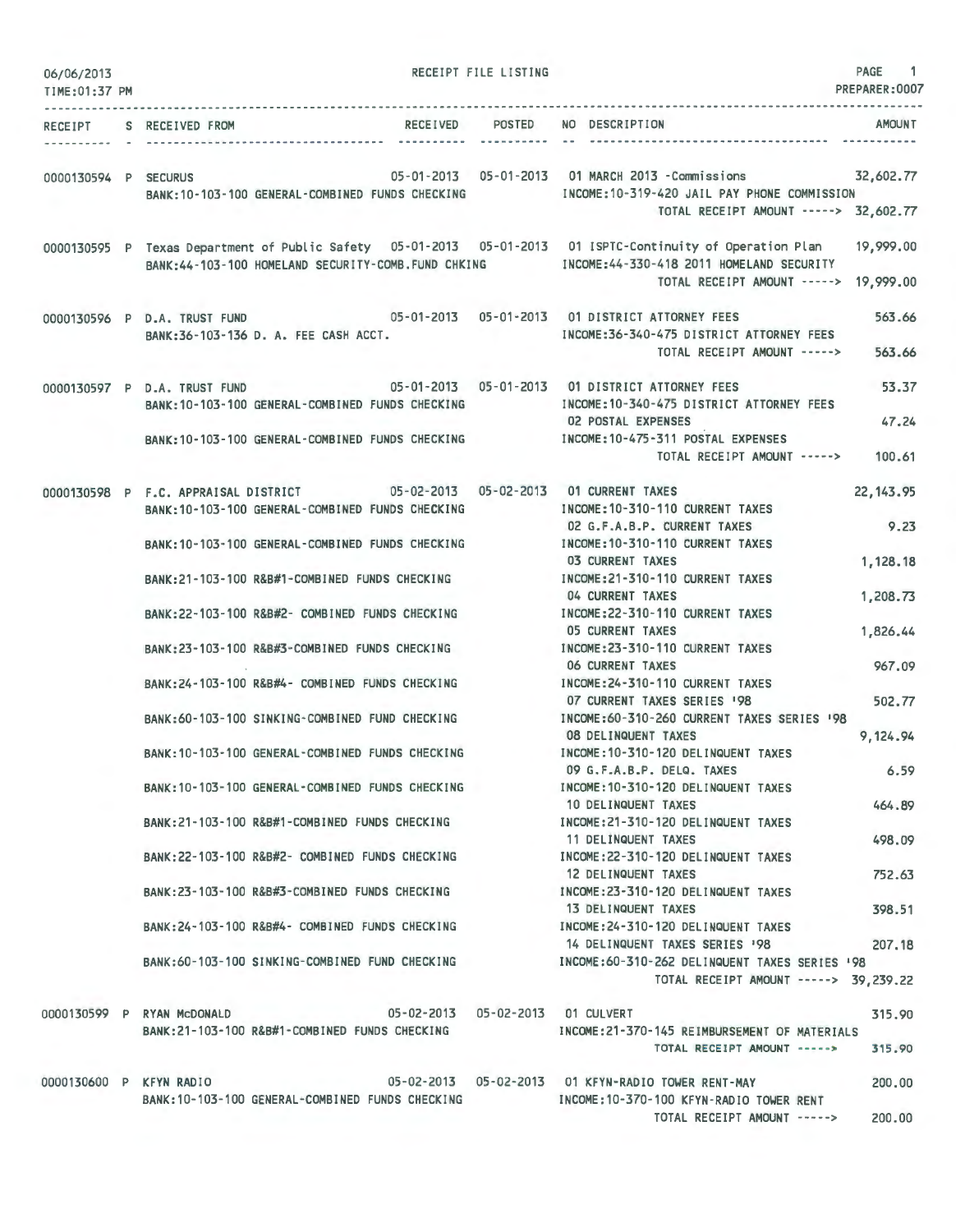| 06/06/2013<br>TIME: 01:37 PM |                                                                                                                                                                                                 | RECEIPT FILE LISTING | PAGE<br>PREPARER:0007                                                                                                                              | $\overline{2}$ |
|------------------------------|-------------------------------------------------------------------------------------------------------------------------------------------------------------------------------------------------|----------------------|----------------------------------------------------------------------------------------------------------------------------------------------------|----------------|
| RECEIPT                      | RECEIVED POSTED<br>S RECEIVED FROM                                                                                                                                                              |                      | <b>AMOUNT</b><br>NO DESCRIPTION                                                                                                                    |                |
|                              | 0000130601 P F.C. TAX A/C W/E 4-26-2013 05-03-2013 05-03-2013 01 COMMISSIONS ON CAR REGIST<br>BANK: 10-103-100 GENERAL-COMBINED FUNDS CHECKING<br>BANK:21-103-100 R&B#1-COMBINED FUNDS CHECKING |                      | 1,927.85<br>INCOME: 10-321-200 COMMISSIONS ON CAR REGIST<br>1,512.32<br>02 COUNTY'S ADDITIONAL \$10<br>INCOME: 21-321-300 COUNTY'S ADDITIONAL \$10 |                |
|                              | BANK:22-103-100 R&B#2- COMBINED FUNDS CHECKING                                                                                                                                                  |                      | 1,620.29<br>03 COUNTY'S ADDITIONAL \$10<br>INCOME: 22-321-300 COUNTY'S ADDITIONAL \$10                                                             |                |
|                              | BANK:23-103-100 R&B#3-COMBINED FUNDS CHECKING                                                                                                                                                   |                      | 2.448.32<br>04 COUNTY'S ADDITIONAL \$10<br>INCOME: 23-321-300 COUNTY'S ADDITIONAL \$10                                                             |                |
|                              | BANK: 24-103-100 R&B#4- COMBINED FUNDS CHECKING                                                                                                                                                 |                      | 05 COUNTY'S ADDITIONAL \$10<br>1,296.37<br>INCOME: 24-321-300 COUNTY'S ADDITIONAL \$10<br>TOTAL RECEIPT AMOUNT -----><br>8,805.15                  |                |
|                              | 0000130602 P F.C. TAX A/C W/E 4-26-2013 05-03-2013 05-03-2013 01 COMMISSION ON CAR TITLES<br>BANK: 10-103-100 GENERAL-COMBINED FUNDS CHECKING                                                   |                      | 875,00<br>INCOME: 10-321-250 COMMISSION ON CAR TITLES<br>875.00<br>TOTAL RECEIPT AMOUNT ----->                                                     |                |
|                              | 05-03-2013  05-03-2013  01 CULVERT<br>0000130603 P MICHAEL WARREN<br>BANK: 21-103-100 R&B#1-COMBINED FUNDS CHECKING                                                                             |                      | 319.30<br>INCOME:21-370-145 REIMBURSEMENT OF MATERIALS<br>319.30<br>TOTAL RECEIPT AMOUNT ----->                                                    |                |
|                              | 05-03-2013 05-03-2013 01 CULVERT<br>0000130604 P DAWN R. ANDERSON                                                                                                                               |                      | 195.00                                                                                                                                             |                |
|                              | BANK: 22-103-100 R&B#2- COMBINED FUNDS CHECKING                                                                                                                                                 |                      | INCOME: 22-370-145 REIMBURSEMENT OF MATERIALS<br>TOTAL RECEIPT AMOUNT -----><br>195,00                                                             |                |
|                              | 0000130605 P DAVID HOLMES<br>BANK: 95-100-100 PAYROLL CASH                                                                                                                                      |                      | 19.70<br>05-03-2013  05-03-2013  01 COBRA DENTAL INSURANCE<br>INCOME: 95-370-130 REFUNDS & MISCELLANEOUS<br>19.70<br>TOTAL RECEIPT AMOUNT ----->   |                |
|                              | 05-06-2013 05-06-2013 01 INTEREST EARNINGS<br>0000130606 P LEGEND BANK<br>BANK: 10-103-100 GENERAL-COMBINED FUNDS CHECKING                                                                      |                      | 16.20<br>INCOME: 10-360-100 INTEREST EARNINGS<br>0.99<br><b>02 INTEREST EARNINGS</b>                                                               |                |
|                              | BANK:11-103-100 C.H. SECURITY-COMBINED FUNDS CKING                                                                                                                                              |                      | INCOME: 11-360-100 INTEREST EARNINGS<br>0.14<br>03 INTEREST EARNINGS                                                                               |                |
|                              | BANK: 12-103-100 CO.CLK.VITAL STAT. - COMB. FUNDS CKING                                                                                                                                         |                      | INCOME: 12-360-100 INTEREST EARNINGS<br>1.19<br>04 INTEREST EARNINGS                                                                               |                |
|                              | BANK: 18-103-100 CO.CLK.REC.MNGMT. - COMB. FUNDS CKING                                                                                                                                          |                      | INCOME: 18-360-100 INTEREST EARNINGS<br>0.10<br>05 INTEREST EARNINGS                                                                               |                |
|                              | BANK: 19-103-100 DIST.CLK.REC.MNGMT-COMB.FUNDS CKING                                                                                                                                            |                      | INCOME: 19-360-100 INTEREST EARNINGS<br>0.61<br>06 INTEREST EARNINGS                                                                               |                |
|                              | BANK:20-103-100 CO.OFF.REC.MNGMT-COMB. FUNDS CKING<br>BANK:21-103-100 R&B#1-COMBINED FUNDS CHECKING                                                                                             |                      | INCOME: 20-360-100 INTEREST EARNINGS<br>1.72<br>07 INTEREST EARNINGS<br>INCOME: 21-360-100 INTEREST EARNINGS                                       |                |
|                              | BANK: 22-103-100 R&B#2- COMBINED FUNDS CHECKING                                                                                                                                                 |                      | 1.74<br><b>08 INTEREST EARNINGS</b><br>INCOME: 22-360-100 INTEREST EARNINGS                                                                        |                |
|                              | BANK:23-103-100 R&B#3-COMBINED FUNDS CHECKING                                                                                                                                                   |                      | 3.70<br>09 INTEREST EARNINGS<br>INCOME: 23-360-100 INTEREST EARNINGS                                                                               |                |
|                              | BANK: 24-103-100 R&B#4- COMBINED FUNDS CHECKING                                                                                                                                                 |                      | 2.12<br>10 INTEREST EARNING<br>INCOME: 24-360-100 INTEREST EARNING                                                                                 |                |
|                              | BANK:26-103-100 J.P.#1 JUST.CT.TECH-COMB.FUND CKING                                                                                                                                             |                      | 0.44<br><b>11 INTEREST EARNINGS</b><br>INCOME: 26-360-100 INTEREST EARNINGS                                                                        |                |
|                              | BANK:27-103-100 J.P.#2 JUST.CT.TECH-COMB.FUND CKING                                                                                                                                             |                      | 0.11<br><b>12 INTEREST EARNINGS</b><br>INCOME: 27-360-100 INTEREST EARNINGS                                                                        |                |
|                              | BANK:28-103-100 J.P.#3 JUST.CT.TECH-COMB.FUND CKING                                                                                                                                             |                      | 0.04<br><b>13 INTEREST EARNINGS</b><br>INCOME: 28-360-100 INTEREST EARNINGS<br>0.09                                                                |                |
|                              | BANK: 34-103-100 DIST.COURT TECH.COMB.FUND CHECKING                                                                                                                                             |                      | 14 INTEREST INCOME<br>INCOME: 34-360-100 INTEREST INCOME                                                                                           |                |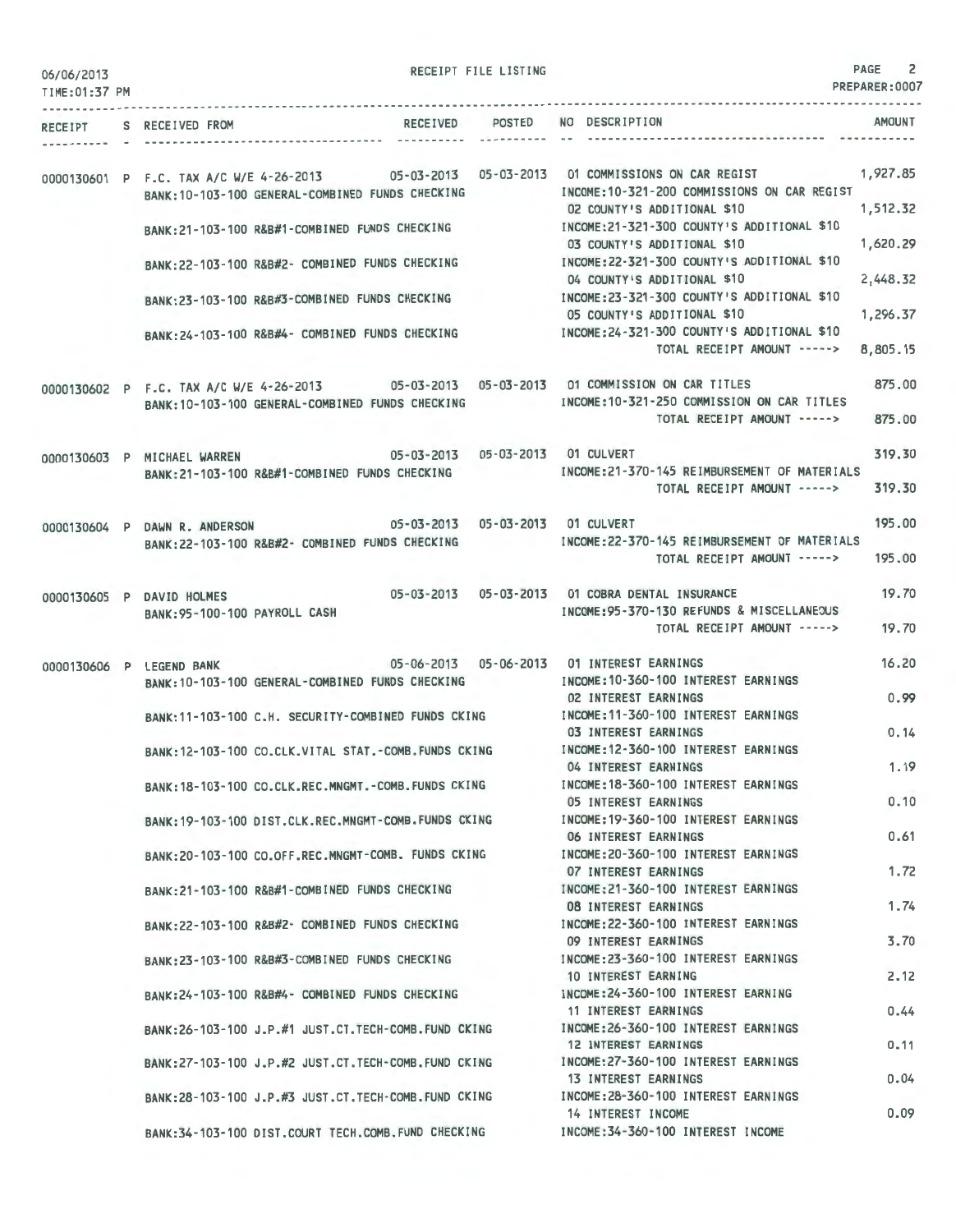06/06/2013

TIME:01:37 PM

| <b>RECEIPT</b> | S RECEIVED FROM                                      | <b>RECEIVED</b> | POSTED | <b>AMOUNT</b><br>NO DESCRIPTION                                     |  |  |  |
|----------------|------------------------------------------------------|-----------------|--------|---------------------------------------------------------------------|--|--|--|
|                |                                                      |                 |        | 0.71<br>15 INTEREST EARNINGS                                        |  |  |  |
| 0000130606     | Continued                                            |                 |        |                                                                     |  |  |  |
|                | BANK:35-103-100 LAW LIBRARY-COMBINED FUND CHECKING   |                 |        | INCOME:35-360-100 INTEREST EARNINGS<br>0.01<br>16 INTEREST EARNINGS |  |  |  |
|                |                                                      |                 |        |                                                                     |  |  |  |
|                | BANK:38-103-100 IHC CO-OP GIN-COMBINED FUND CKING    |                 |        | INCOME: 38-360-100 INTEREST EARNINGS<br>0.08                        |  |  |  |
|                |                                                      |                 |        | 17 INTEREST EARNINGS                                                |  |  |  |
|                | BANK:39-103-100 IHC B.R. COOPER-COMB.FUND CHECKING   |                 |        | INCOME:39-360-100 INTEREST EARNINGS                                 |  |  |  |
|                |                                                      |                 |        | 0.16<br><b>18 INTEREST EARNINGS</b>                                 |  |  |  |
|                | BANK:52-103-100 COURT RECORDS PRESERVATION-COMB. FUN |                 |        | INCOME: 52-360-100 INTEREST EARNINGS                                |  |  |  |
|                |                                                      |                 |        | 0.14<br><b>19 INTEREST EARNINGS</b>                                 |  |  |  |
|                | BANK: 59-103-100 DRUG COURT-COMBINED FUNDS           |                 |        | INCOME: 59-360-100 INTEREST EARNINGS                                |  |  |  |
|                |                                                      |                 |        | 2.35<br><b>20 INTEREST EARNINGS</b>                                 |  |  |  |
|                | BANK:60-103-100 SINKING-COMBINED FUND CHECKING       |                 |        | INCOME:60-360-100 INTEREST EARNINGS                                 |  |  |  |
|                |                                                      |                 |        | 0.23<br>21 INTEREST EARNINGS                                        |  |  |  |
|                | BANK:70-103-100 RIGHT OF WAY-COMBINED FUND CHECKING  |                 |        | INCOME: 70-360-100 INTEREST EARNINGS                                |  |  |  |
|                |                                                      |                 |        | 0.03<br>22 INTEREST EARNINGS                                        |  |  |  |
|                | BANK: 92-103-100 STATZER-COMBINED FUNDS CHECKING     |                 |        | INCOME: 92-360-100 INTEREST EARNINGS                                |  |  |  |
|                |                                                      |                 |        | 0.15<br>23 INTEREST EARNINGS                                        |  |  |  |
|                | BANK:36-103-136 D. A. FEE CASH ACCT.                 |                 |        | INCOME: 36-360-100 INTEREST EARNINGS                                |  |  |  |
|                |                                                      |                 |        | 0.14<br>24 INTEREST EARNINGS-SEIZURE FUND                           |  |  |  |
|                | BANK: 36-103-236 D.A. FEE SEIZURE FUND               |                 |        | INCOME: 36-360-236 INTEREST EARNINGS-SEIZURE FUND                   |  |  |  |
|                |                                                      |                 |        | 0.04<br>25 INTEREST EARNINGS                                        |  |  |  |
|                | BANK: 37-103-137 CASH-CONTRABAND SEIZURE             |                 |        | INCOME: 37-360-100 INTEREST EARNINGS                                |  |  |  |
|                |                                                      |                 |        | 0.02<br>26 INTEREST EARNINGS                                        |  |  |  |
|                | BANK:55-103-155 F.C. LAW ENFORCEMENT EDUCATION       |                 |        | INCOME: 55-360-100 INTEREST EARNINGS                                |  |  |  |
|                |                                                      |                 |        | 0.32<br>27 INTEREST EARNINGS                                        |  |  |  |
|                |                                                      |                 |        | INCOME: 56-360-100 INTEREST EARNINGS                                |  |  |  |
|                | BANK: 56-103-156 CASH-F C SHERIFF FORFEITURE         |                 |        | 0.93<br>28 INTEREST INCOME                                          |  |  |  |
|                |                                                      |                 |        | INCOME:89-360-189 INTEREST INCOME                                   |  |  |  |
|                | BANK:89-103-992 CASH-INTEREST INCOME                 |                 |        | 1.15<br><b>29 INTEREST EARNINGS</b>                                 |  |  |  |
|                |                                                      |                 |        | INCOME:10-360-100 INTEREST EARNINGS                                 |  |  |  |
|                | BANK: 10-100-100 PAYROLL                             |                 |        | 0.01<br><b>30 INTEREST EARNINGS</b>                                 |  |  |  |
|                |                                                      |                 |        | INCOME:21-360-100 INTEREST EARNINGS                                 |  |  |  |
|                | BANK:21-100-100 PAYROLL                              |                 |        | 0.01<br><b>31 INTEREST EARNINGS</b>                                 |  |  |  |
|                |                                                      |                 |        | INCOME: 22-360-100 INTEREST EARNINGS                                |  |  |  |
|                | BANK: 22-100-100 PAYROLL                             |                 |        | 0.01<br><b>32 INTEREST EARNINGS</b>                                 |  |  |  |
|                |                                                      |                 |        |                                                                     |  |  |  |
|                | BANK: 23-100-100 PAYROLL                             |                 |        | INCOME: 23-360-100 INTEREST EARNINGS<br>0.01                        |  |  |  |
|                |                                                      |                 |        | <b>33 INTEREST EARNING</b>                                          |  |  |  |
|                | BANK: 24-100-100 PAYROLL                             |                 |        | INCOME: 24-360-100 INTEREST EARNING                                 |  |  |  |
|                |                                                      |                 |        | 35.69<br>TOTAL RECEIPT AMOUNT ----->                                |  |  |  |
|                |                                                      |                 |        | 107.32                                                              |  |  |  |
|                | 0000130607 P BOBBY HOWERY CANDY                      |                 |        | 05-06-2013  05-06-2013  01 CANDY MACHINE COMMISSION                 |  |  |  |
|                | BANK: 10-103-100 GENERAL-COMBINED FUNDS CHECKING     |                 |        | INCOME:10-370-509 CANDY MACHINE COMMISSION                          |  |  |  |
|                |                                                      |                 |        | 107.32<br>TOTAL RECEIPT AMOUNT ----->                               |  |  |  |
|                |                                                      |                 |        |                                                                     |  |  |  |
|                | 0000130608 P F.C. JUVENILE PROBATION                 |                 |        | 313.00<br>05-06-2013  05-06-2013  01 Child Support Payment #2002    |  |  |  |
|                | BANK:89-103-991 CASH-GRANT C                         |                 |        | INCOME:89-586-415 RESIDENTIAL                                       |  |  |  |
|                |                                                      |                 |        | 02 Counseing Fees # 1988<br>15,00                                   |  |  |  |
|                | BANK: 89-103-189 CASH-TJPC-A                         |                 |        | INCOME: 89-575-414 NON-RESIDENTIAL SERVICES                         |  |  |  |
|                |                                                      |                 |        | 03 Counseling Fees # 1988<br>100,00                                 |  |  |  |
|                | BANK: 89-103-189 CASH-TJPC-A                         |                 |        | INCOME:89-575-414 NON-RESIDENTIAL SERVICES                          |  |  |  |
|                |                                                      |                 |        | 428.00<br>TOTAL RECEIPT AMOUNT ----->                               |  |  |  |
|                |                                                      |                 |        | 5.00<br>05-06-2013  05-06-2013  01 ATTORNEY FEES #2039              |  |  |  |
|                | 0000130609 P F.C. JUVENILE PROBATION                 |                 |        | INCOME:87-340-577 JUVENILE PROBATION COURT COSTS                    |  |  |  |
|                | BANK:87-103-187 CASH-JUVENILE PROBATION              |                 |        | 10,00<br>02 ATTORNEY FEES # 2039                                    |  |  |  |
|                |                                                      |                 |        | INCOME:87-340-577 JUVENILE PROBATION COURT COSTS                    |  |  |  |
|                | BANK: 87-103-187 CASH-JUVENILE PROBATION             |                 |        |                                                                     |  |  |  |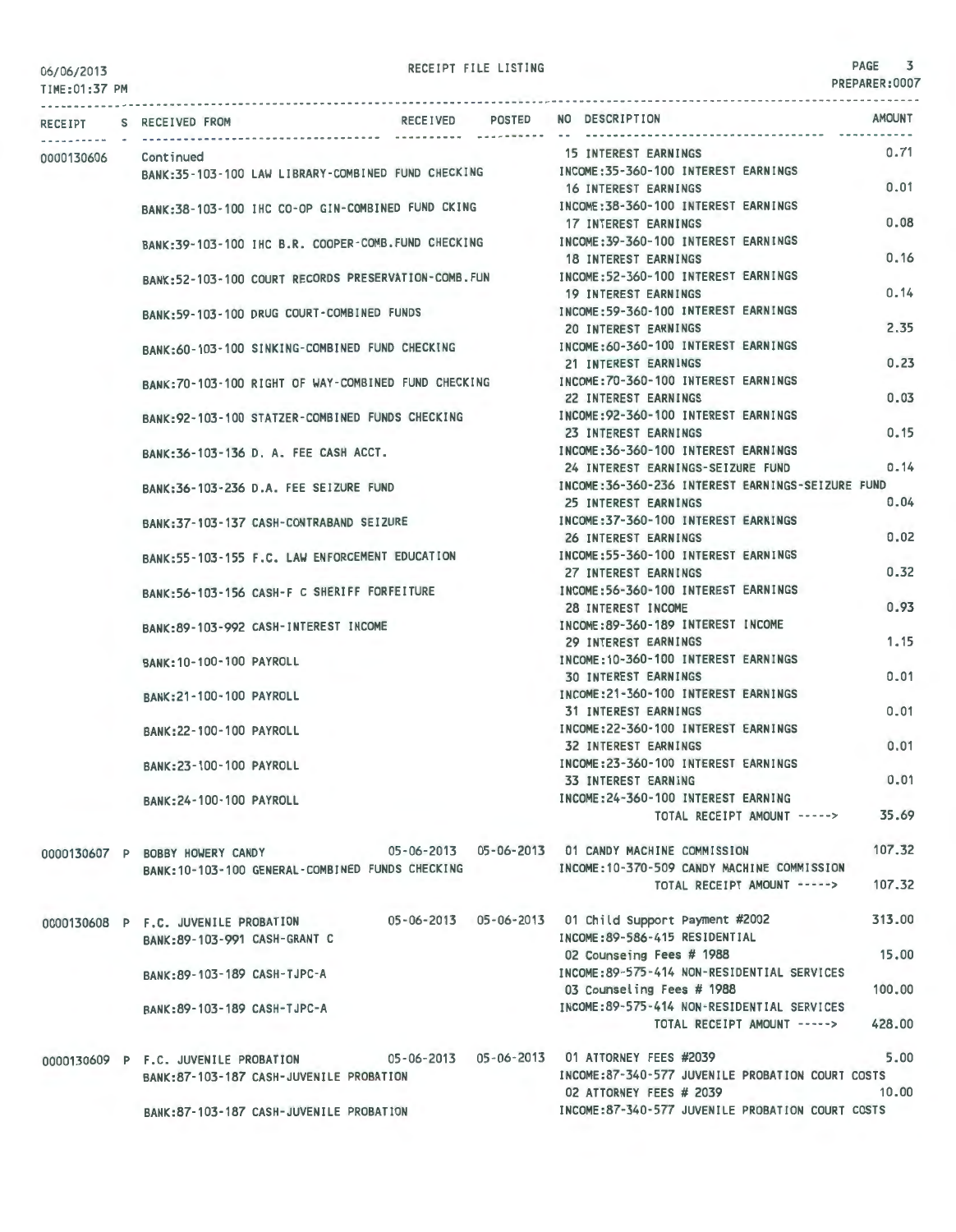06/06/2013 TIME:01:37 PM RECEIPT FILE LISTING 4

|            | RECEIPT S RECEIVED FROM                                                                                                                                                    | RECEIVED POSTED NO DESCRIPTION<br><b>AMOUNT</b>                                                                       |
|------------|----------------------------------------------------------------------------------------------------------------------------------------------------------------------------|-----------------------------------------------------------------------------------------------------------------------|
| 0000130609 | Cont inued<br>BANK:87-103-187 CASH-JUVENILE PROBATION                                                                                                                      | 03 ATTORNEY FEES # 1993<br>25.00<br>INCOME: 87-340-577 JUVENILE PROBATION COURT COSTS                                 |
|            | BANK: 87-103-187 CASH-JUVENILE PROBATION                                                                                                                                   | 04 JUVENILE PROBATION FEES#2002<br>15.00<br>INCOME:87-340-575 JUVENILE PROBATION FEES                                 |
|            | BANK:87-103-187 CASH-JUVENILE PROBATION                                                                                                                                    | 05 DRUG TESTING # 2039<br>10.00<br>INCOME:87-340-575 JUVENILE PROBATION FEES                                          |
|            | BANK:87-103-187 CASH-JUVENILE PROBATION                                                                                                                                    | 06 DEFERRED PROSECUTION#2041<br>15.00<br>INCOME:87-340-575 JUVENILE PROBATION FEES<br>07 JUVENILE PROBATION FEES#2032 |
|            | BANK:87-103-187 CASH-JUVENILE PROBATION                                                                                                                                    | 30.00<br>INCOME:87-340-575 JUVENILE PROBATION FEES<br>TOTAL RECEIPT AMOUNT -----><br>110.00                           |
|            |                                                                                                                                                                            |                                                                                                                       |
|            | 0000130610 P COMMUNITY EDUCATION CENTERS 05-06-2013 05-06-2013 01 JAN. 2013 Monthly Monitoring<br>BANK: 10-103-100 GENERAL-COMBINED FUNDS CHECKING                         | 500.00<br>INCOME: 10-319-552 MONTHLY MONITORING PAYMEN<br>TOTAL RECEIPT AMOUNT -----><br>500,00                       |
|            | 0000130611 P COMMUNITY EDUCATION CENTERS 05-06-2013 05-06-2013 01 March 2013 Monthly Monitoring                                                                            | 500.00                                                                                                                |
|            | BANK: 10-103-100 GENERAL-COMBINED FUNDS CHECKING                                                                                                                           | INCOME: 10-319-552 MONTHLY MONITORING PAYMEN<br>TOTAL RECEIPT AMOUNT -----><br>500,00                                 |
|            | 0000130612 P DAVID SNELL<br>BANK: 10-103-100 GENERAL-COMBINED FUNDS CHECKING                                                                                               | 05-07-2013  05-07-2013  01 CIVIL PROCESS- CLEMONS<br>70,00<br>INCOME: 10-340-900 OTHER FEES                           |
|            |                                                                                                                                                                            | TOTAL RECEIPT AMOUNT -----><br>70.00                                                                                  |
|            | 0000130613 P SUSAN & MICHAEL COLLEY 05-07-2013 05-07-2013 01 CULVERT<br>BANK:21-103-100 R&B#1-COMBINED FUNDS CHECKING                                                      | 275.44<br>INCOME:21-370-145 REIMBURSEMENT OF MATERIALS                                                                |
|            |                                                                                                                                                                            | TOTAL RECEIPT AMOUNT -----><br>275.44                                                                                 |
|            | 0000130614 P DEWAYNE STRICKLAND 05-08-2013 05-08-2013 01 COBRA INSURANCE FOR MAY 2013<br>BANK:95-100-100 PAYROLL CASH                                                      | 594.74<br>INCOME: 95-370-130 REFUNDS & MISCELLANEOUS                                                                  |
|            |                                                                                                                                                                            | 594.74<br>TOTAL RECEIPT AMOUNT ----->                                                                                 |
|            | 0000130615 P F.C.Environmental Development 05-08-2013 05-08-2013 01 APRIL 2013 REPORT<br>BANK: 10-103-100 GENERAL-COMBINED FUNDS CHECKING                                  | 5,580.03<br>INCOME:10-320-300 SEWAGE PERMITS/INSPECTIONS<br>TOTAL RECEIPT AMOUNT -----><br>5,580.03                   |
|            | 0000130616 P COMPTROLLER, JUDICIARY 05-08-2013 05-08-2013 01 WITNESS EXPENSE-REVIERE<br>BANK:10-103-100 GENERAL-COMBINED FUNDS CHECKING [INCOME:10-475-439 WITNESS EXPENSE | 51.87                                                                                                                 |
|            | BANK: 36-103-136 D. A. FEE CASH ACCT.                                                                                                                                      | 02 WITNESS EXPENSE-REVIERE<br>406.83<br>INCOME: 36-477-490 MISCELLANEOUS                                              |
|            |                                                                                                                                                                            | TOTAL RECEIPT AMOUNT -----><br>458.70                                                                                 |
|            | 0000130617 P F.C APPRAISAL DISTRICT 05-08-2013 05-08-2013 01 CURRENT TAXES<br>BANK: 10-103-100 GENERAL-COMBINED FUNDS CHECKING                                             | 19,967.58<br>INCOME: 10-310-110 CURRENT TAXES                                                                         |
|            | BANK: 10-103-100 GENERAL-COMBINED FUNDS CHECKING                                                                                                                           | 02 G.F.A.B.P. CURRENT TAXES<br>28,15<br>INCOME: 10-310-110 CURRENT TAXES                                              |
|            | BANK:21-103-100 R&B#1-COMBINED FUNDS CHECKING                                                                                                                              | 03 CURRENT TAXES<br>1,017.30<br>INCOME:21-310-110 CURRENT TAXES                                                       |
|            | BANK:22-103-100 R&B#2- COMBINED FUNDS CHECKING                                                                                                                             | 04 CURRENT TAXES<br>1,089.94<br>INCOME: 22-310-110 CURRENT TAXES                                                      |
|            | BANK:23-103-100 R&B#3-COMBINED FUNDS CHECKING                                                                                                                              | <b>05 CURRENT TAXES</b><br>1,646.93<br>INCOME: 23-310-110 CURRENT TAXES                                               |
|            | BANK:24-103-100 R&B#4- COMBINED FUNDS CHECKING                                                                                                                             | <b>06 CURRENT TAXES</b><br>872.04<br>INCOME: 24-310-110 CURRENT TAXES                                                 |
|            | BANK:60-103-100 SINKING-COMBINED FUND CHECKING                                                                                                                             | 07 CURRENT TAXES SERIES '98<br>453.35<br>INCOME:60-310-260 CURRENT TAXES SERIES '98                                   |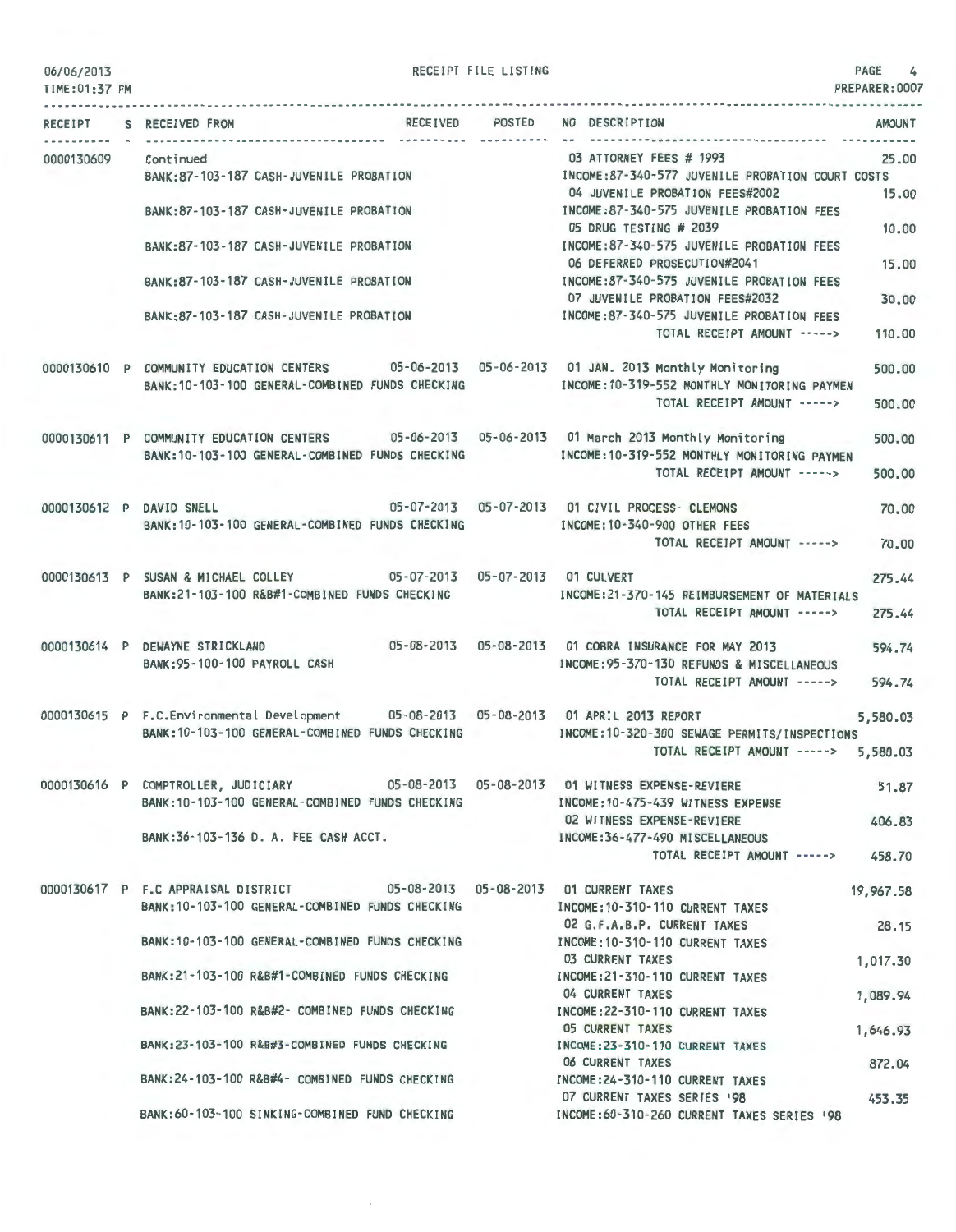| 06/06/2013 |  |  |  |
|------------|--|--|--|
|            |  |  |  |

RECEIPT FILE LISTING

PAGE 5 PREPARER:0007

| TIME: 01:37 PM       |                                                                                                                                      |                 |                                                                                                                     | <b>PREPARER: UUU</b> |
|----------------------|--------------------------------------------------------------------------------------------------------------------------------------|-----------------|---------------------------------------------------------------------------------------------------------------------|----------------------|
| RECEIPT              | S RECEIVED FROM                                                                                                                      | RECEIVED POSTED | NO DESCRIPTION                                                                                                      | <b>AMOUNT</b>        |
| 0000130617           | Continued<br>BANK:10-103-100 GENERAL-COMBINED FUNDS CHECKING MODE:10-310-120 DELINQUENT TAXES                                        |                 | 08 DELINQUENT TAXES                                                                                                 | 2,973.40             |
|                      | BANK:21-103-100 R&B#1-COMBINED FUNDS CHECKING                                                                                        |                 | 09 DELINQUENT TAXES<br>INCOME:21-310-120 DELINQUENT TAXES                                                           | 151.49               |
|                      | BANK:22-103-100 R&B#2- COMBINED FUNDS CHECKING                                                                                       |                 | 10 DELINQUENT TAXES<br>INCOME: 22-310-120 DELINQUENT TAXES                                                          | 162.30               |
|                      | BANK:23-103-100 R&B#3-COMBINED FUNDS CHECKING                                                                                        |                 | 11 DELINQUENT TAXES<br>INCOME:23-310-120 DELINQUENT TAXES                                                           | 245.25               |
|                      | BANK:24-103-100 R&B#4- COMBINED FUNDS CHECKING                                                                                       |                 | 12 DELINQUENT TAXES<br>INCOME: 24-310-120 DELINQUENT TAXES                                                          | 129.86               |
|                      | BANK:60-103-100 SINKING-COMBINED FUND CHECKING                                                                                       |                 | 13 DELINQUENT TAXES SERIES '98<br>INCOME:60-310-262 DELINQUENT TAXES SERIES '98                                     | 67.51                |
|                      |                                                                                                                                      |                 | TOTAL RECEIPT AMOUNT -----> 28,805.10                                                                               |                      |
| 0000130618 P TEXPOOL | BANK: 10-103-175 TEXPOOL                                                                                                             |                 | 05-09-2013  05-09-2013  01 INTEREST EARNINGS<br>INCOME: 10-360-100 INTEREST EARNINGS<br><b>02 INTEREST EARNINGS</b> | 463.45               |
|                      | BANK: 21-103-175 TEXPOOL                                                                                                             |                 | INCOME: 21-360-100 INTEREST EARNINGS<br>03 INTEREST EARNINGS                                                        | 6.51<br>16.98        |
|                      | BANK: 22-103-175 TEXPOOL                                                                                                             |                 | INCOME: 22-360-100 INTEREST EARNINGS<br>04 INTEREST EARNINGS                                                        | 19.05                |
|                      | BANK: 23-103-175 TEXPOOL                                                                                                             |                 | INCOME: 23-360-100 INTEREST EARNINGS<br>05 INTEREST EARNING                                                         | 19.05                |
|                      | BANK: 24 - 103 - 175 TEXPOOL                                                                                                         |                 | INCOME: 24-360-100 INTEREST EARNING<br>06 INTEREST EARNINGS                                                         | 1.50                 |
|                      | BANK: 38-103-175 IHC CO-OP GIN TEXPOOL                                                                                               |                 | INCOME: 38-360-100 INTEREST EARNINGS<br><b>07 INTEREST EARNINGS</b>                                                 | 0.55                 |
|                      | BANK: 39-103-175 B.R. COOPER-TEXPOOL                                                                                                 |                 | INCOME: 39-360-100 INTEREST EARNINGS<br><b>08 INTEREST EARNINGS</b>                                                 | 9.58                 |
|                      | BANK: 60-103-275 TEXPOOL-1998 JAIL                                                                                                   |                 | INCOME: 60-360-100 INTEREST EARNINGS<br>09 INTEREST EARNINGS                                                        | 11.06                |
|                      | BANK: 70-103-175 TEXPOOL                                                                                                             |                 | INCOME: 70-360-100 INTEREST EARNINGS<br>10 INTEREST EARNINGS                                                        | 3.29                 |
|                      | BANK: 92-103-175 TEXPOOL                                                                                                             |                 | INCOME: 92-360-100 INTEREST EARNINGS<br>TOTAL RECEIPT AMOUNT ----->                                                 | 551,02               |
|                      | 0000130619 P FANNIN COUNTY CSCD<br>BANK: 36-103-136 D. A. FEE CASH ACCT.                                                             |                 | 05-09-2013  05-09-2013  01 BLOOD DRAWS<br>INCOME: 36-370-130 REFUNDS & MISCELLANEOUS                                | 63.76                |
|                      |                                                                                                                                      |                 | TOTAL RECEIPT AMOUNT ----->                                                                                         | 63.76                |
|                      | 0000130620 P BILL & ALBINA SHIPP<br>BANK:58-103-100 STATUE RESTORATION COMBINED FUNDS C TROOME:58-370-131 RESTORATION DONATIONS      |                 | 05-09-2013  05-09-2013  01 J.B. BONHAM STATUE                                                                       | 200,00               |
|                      |                                                                                                                                      |                 | TOTAL RECEIPT AMOUNT ----->                                                                                         | 200,00               |
|                      | 0000130621 P DODD CITY VFD<br>BANK:24-103-100 R&B#4- COMBINED FUNDS CHECKING                                                         |                 | INCOME: 24-370-145 REIMBURSEMENT OF MATERIALS                                                                       | 146.33               |
|                      |                                                                                                                                      |                 | TOTAL RECEIPT AMOUNT ----->                                                                                         | 146.33               |
|                      | 0000130622 P F.C. JUVENILE PROBATION 05-10-2013 05-10-2013 01 DEFERRED PROSECUTION #2038<br>BANK: 87-103-187 CASH-JUVENILE PROBATION |                 | INCOME:87-340-575 JUVENILE PROBATION FEES                                                                           | 10.00                |
|                      | BANK:87-103-187 CASH-JUVENILE PROBATION                                                                                              |                 | 02 DEFERRED PROSECUTION #2044<br>INCOME:87-340-575 JUVENILE PROBATION FEES                                          | 15.00                |
|                      | BANK:87-103-187 CASH-JUVENILE PROBATION                                                                                              |                 | 03 DEFERRED PROSECUTION #2038<br>INCOME:87-340-575 JUVENILE PROBATION FEES<br>TOTAL RECEIPT AMOUNT ----->           | 10.00<br>35.00       |
|                      |                                                                                                                                      |                 |                                                                                                                     |                      |

0000130623 P COMPTROLLER,STATE FISCAL 05-10-2013 05-10-2013 BANK:10-103-100 GENERAL-COMBINED FUNDS CHECKING 01 SALES TAX REVENUES INCOME:10-318-160 SALES TAX REVENUES 58,313.38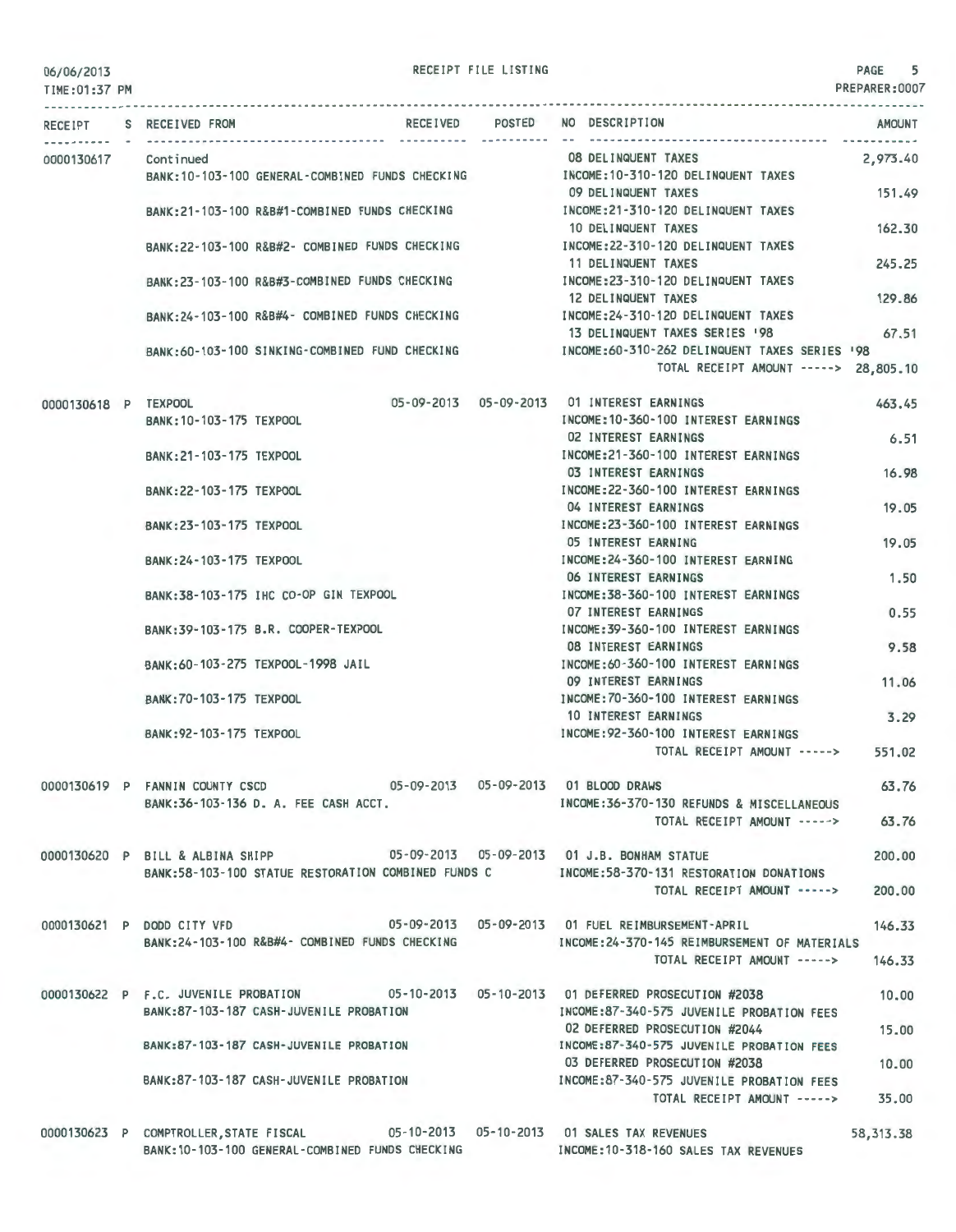| 06/06/2013<br>TIME: 01:37 PM |                         |                                                                                                                       | RECEIPT FILE LISTING |                                                                                                                                                              | PAGE 6<br>PREPARER: 0007 |
|------------------------------|-------------------------|-----------------------------------------------------------------------------------------------------------------------|----------------------|--------------------------------------------------------------------------------------------------------------------------------------------------------------|--------------------------|
|                              | RECEIPT S RECEIVED FROM |                                                                                                                       | RECEIVED POSTED      | NO DESCRIPTION                                                                                                                                               | AMOUNT                   |
| 0000130623                   | Continued               | BANK:21-103-100 R&B#1-COMBINED FUNDS CHECKING                                                                         |                      | <b>02 SALES TAX REVENUES</b><br>INCOME: 21-318-160 SALES TAX REVENUES                                                                                        | 2,973.49                 |
|                              |                         | BANK:22-103-100 R&B#2- COMBINED FUNDS CHECKING                                                                        |                      | 03 SALES TAX REVENUES<br>INCOME: 22-318-160 SALES TAX REVENUES<br>04 SALES TAX REVENUES                                                                      | 3,181.77<br>4,804.98     |
|                              |                         | BANK:23-103-100 R&B#3-COMBINED FUNDS CHECKING                                                                         |                      | INCOME: 23-318-160 SALES TAX REVENUES<br>05 SALES TAX REVENUES                                                                                               | 2,549.73                 |
|                              |                         | BANK:24-103-100 R&B#4- COMBINED FUNDS CHECKING                                                                        |                      | INCOME:24-318-160 SALES TAX REVENUES<br>TOTAL RECEIPT AMOUNT -----> 71,823.35                                                                                |                          |
|                              |                         | 0000130624 P EDWIN ANDERSON 05-10-2013 05-10-2013 01 CULVERT<br>BANK:22-103-100 R&B#2- COMBINED FUNDS CHECKING        |                      | INCOME: 22-370-145 REIMBURSEMENT OF MATERIALS                                                                                                                | 195.00                   |
|                              |                         |                                                                                                                       |                      | TOTAL RECEIPT AMOUNT ----->                                                                                                                                  | 195,00                   |
|                              |                         | 0000130625 P SAM RAYBURN ISD 05-13-2013 05-13-2013 01 ROCK & HAULING<br>BANK:23-103-100 R&B#3-COMBINED FUNDS CHECKING |                      | INCOME:23-370-145 REIMBURSEMENT OF MATERIALS<br>TOTAL RECEIPT AMOUNT -----> 2,230.17                                                                         | 2,230,17                 |
|                              |                         |                                                                                                                       |                      |                                                                                                                                                              |                          |
|                              |                         | BANK:10-103-100 GENERAL-COMBINED FUNDS CHECKING                                                                       |                      | 0000130626 P J.P.# 2 - APRIL 2013 REPORT 05-13-2013 05-13-2013 01 COURT COSTS/ARREST FEES<br>INCOME: 10-318-130 COURT COSTS/ARREST FEES<br>02 J. P. #2 FINES | 1,248.61<br>62.45        |
|                              |                         | BANK: 10-103-100 GENERAL-COMBINED FUNDS CHECKING                                                                      |                      | INCOME: 10-350-456 J. P. #2 FINES<br>03 JUDICIAL SUPP.FEE(60 CENTS)                                                                                          | 8.48                     |
|                              |                         | BANK: 10-103-100 GENERAL-COMBINED FUNDS CHECKING                                                                      |                      | INCOME: 10-370-166 JUDICIAL SUPP.FEE(60 CENTS)<br>04 JUROR REIMB.FEE                                                                                         | 56.55                    |
|                              |                         | BANK: 10-103-100 GENERAL-COMBINED FUNDS CHECKING                                                                      |                      | INCOME: 10-370-167 JUROR REIMB.FEE<br>05 J. P. #2 FEES                                                                                                       | 864.60                   |
|                              |                         | BANK:10-103-100 GENERAL-COMBINED FUNDS CHECKING                                                                       |                      | INCOME: 10-340-456 J. P. #2 FEES<br><b>06 CONSTABLE FEES</b>                                                                                                 | 412.72                   |
|                              |                         | BANK: 10-103-100 GENERAL-COMBINED FUNDS CHECKING                                                                      |                      | INCOME: 10-340-550 CONSTABLE FEES<br>07 JUSTICE OF PEACE FEES                                                                                                | 42.41                    |
|                              |                         | BANK: 11-103-100 C.H. SECURITY-COMBINED FUNDS CKING                                                                   |                      | INCOME:11-340-651 JUSTICE OF PEACE FEES<br>08 JUSTICE CT.BLDG.SEC.FEE                                                                                        | 14.13                    |
|                              |                         | BANK: 14-103-100 JUST.CT.BLDG.SEC.-COMB.FUNDS CKING                                                                   |                      | INCOME: 14-370-168 JUSTICE CT.BLDG.SEC.FEE<br>09 J.P.#2 TECHNOLOGY FEES                                                                                      | 56.55                    |
|                              |                         | BANK:27-103-100 J.P.#2 JUST.CT.TECH-COMB.FUND CKING                                                                   |                      | INCOME:27-370-456 J.P.#2 TECHNOLOGY FEES<br>10 J. P. #2 FINES                                                                                                | 66.32                    |
|                              |                         | BANK:21-103-100 R&B#1-COMBINED FUNDS CHECKING                                                                         |                      | INCOME: 21-350-456 J. P. #2 FINES<br>11 J. P. #2 FINES                                                                                                       | 71.06                    |
|                              |                         | BANK:22-103-100 R&B#2- COMBINED FUNDS CHECKING                                                                        |                      | INCOME: 22-350-456 J. P. #2 FINES<br>12 J. P. #2 FINES                                                                                                       | 107.37                   |
|                              |                         | BANK:23-103-100 R&B#3-COMBINED FUNDS CHECKING                                                                         |                      | INCOME: 23-350-456 J. P. #2 FINES<br>13 J. P. #2 FINES                                                                                                       | 56.85                    |
|                              |                         | BANK:24-103-100 R&B#4- COMBINED FUNDS CHECKING                                                                        |                      | INCOME: 24-350-456 J. P. #2 FINES<br>TOTAL RECEIPT AMOUNT -----> 3,068.10                                                                                    |                          |
|                              |                         | 0000130627 P F.C. JUVENILE PROBATION 05-14-2013 05-14-2013 01 #2043<br>BANK:87-103-187 CASH-JUVENILE PROBATION        |                      | INCOME:87-340-577 JUVENILE PROBATION COURT COSTS                                                                                                             | 201.99                   |
|                              |                         | BANK:87-103-187 CASH-JUVENILE PROBATION                                                                               |                      | 02 #2043<br>INCOME:87-340-575 JUVENILE PROBATION FEES<br>TOTAL RECEIPT AMOUNT ----->                                                                         | 5.00                     |
|                              |                         | 0000130628 P CARPENTER'S BAIL BONDS 05-14-2013 05-14-2013 01 SURETY BAIL BOND FEE                                     |                      |                                                                                                                                                              | 206.99<br>165.00         |
|                              |                         | BANK: 13-103-113 SURETY BAIL BOND FEE                                                                                 |                      | INCOME: 13-345-113 SURETY BAIL BOND FEE<br>TOTAL RECEIPT AMOUNT ----->                                                                                       | 165,00                   |

0000130629 P FANNIN COUNTY BAIL BONDS 05-14-2013 05-14-2013 01 SURETY BAIL BOND FEE 135.00 BANK:13-103-113 SURETY BAIL BOND FEE INCOME:13-345-113 SURETY BAIL BOND FEE TOTAL RECEIPT AMOUNT -----> 135.00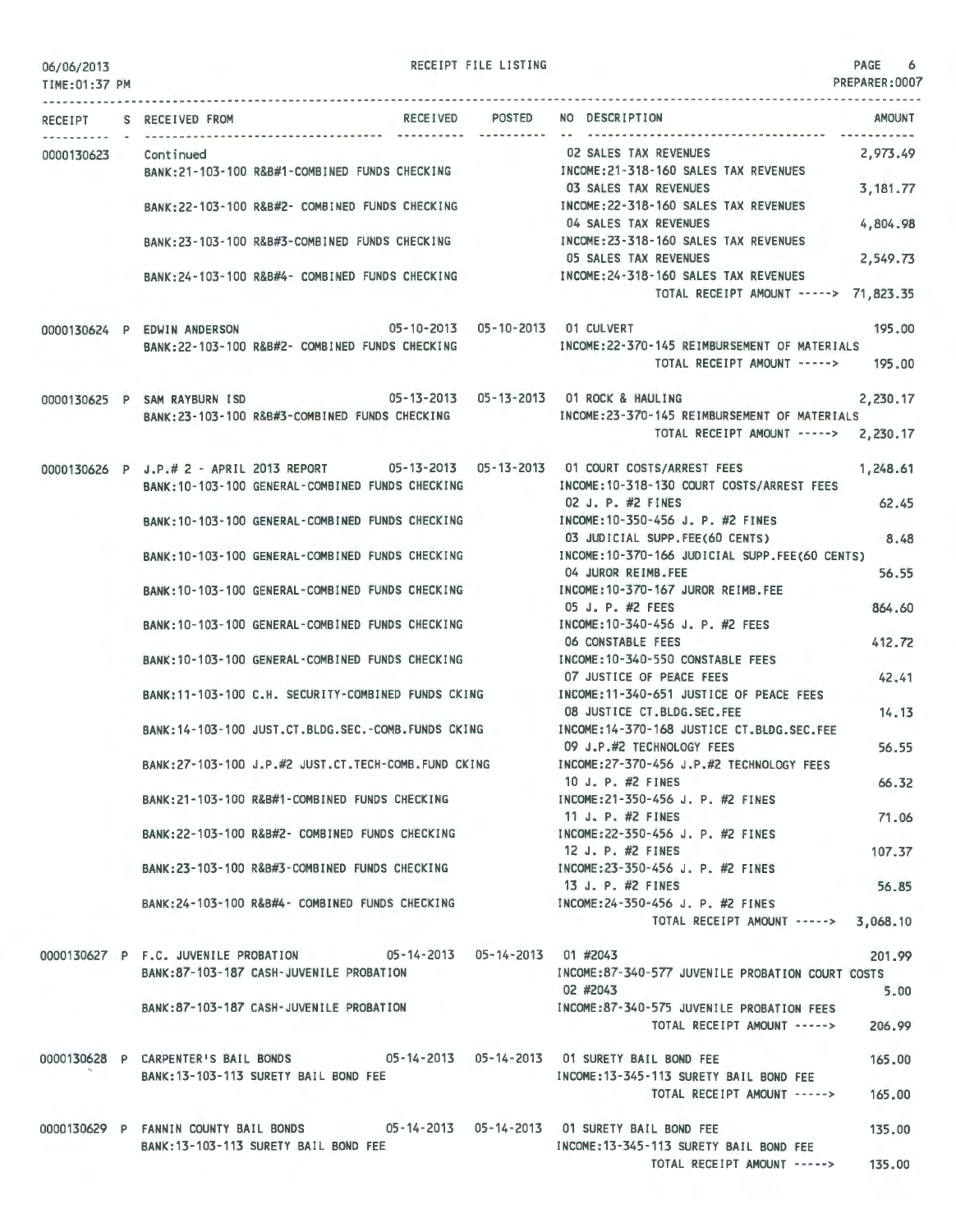| 06/06/2013     |                                                                                                                                                                                                                                                                                               | RECEIPT FILE LISTING |                                                                                                                          | PAGE 7               |
|----------------|-----------------------------------------------------------------------------------------------------------------------------------------------------------------------------------------------------------------------------------------------------------------------------------------------|----------------------|--------------------------------------------------------------------------------------------------------------------------|----------------------|
| TIME: 01:37 PM |                                                                                                                                                                                                                                                                                               |                      |                                                                                                                          | PREPARER: 0007       |
|                | RECEIVED POSTED NO DESCRIPTION<br>RECEIPT S RECEIVED FROM                                                                                                                                                                                                                                     |                      |                                                                                                                          | AMOUNT               |
|                | 0000130630 P DOC'S BAIL BONDS 05-14-2013 05-14-2013 01 SURETY BAIL BOND FEE<br>BANK: 13-103-113 SURETY BAIL BOND FEE                                                                                                                                                                          |                      | INCOME: 13-345-113 SURETY BAIL BOND FEE<br>TOTAL RECEIPT AMOUNT -----> 120.00                                            | 120.00               |
|                | 0000130631 P MATTHEW SIMPSON, ATTNY. 05-14-2013 05-14-2013 01 SURETY BAIL BOND FEE<br>BANK: 13-103-113 SURETY BAIL BOND FEE                                                                                                                                                                   |                      | INCOME:13-345-113 SURETY BAIL BOND FEE<br>TOTAL RECEIPT AMOUNT -----> 15.00                                              | 15.00                |
|                | 0000130632 P RICK WALKER, ATTNY. 05-14-2013 05-14-2013 01 SURETY BAIL BOND FEE<br>BANK: 13-103-113 SURETY BAIL BOND FEE                                                                                                                                                                       |                      | INCOME: 13-345-113 SURETY BAIL BOND FEE<br>TOTAL RECEIPT AMOUNT ----->                                                   | 30.00<br>30,00       |
|                | 0000130633 P F.C. TAX A/C 2013 TAX COMMISSION 05-15-2013 05-15-2013 01 COMM.ON SALES TAX COLLECTIONS 175,058.21<br>BANK:10-103-100 GENERAL-COMBINED FUNDS CHECKING MODE:10-321-251 COMM.ON SALES TAX COLLECTIONS                                                                              |                      | TOTAL RECEIPT AMOUNT -----> 175,058.21                                                                                   |                      |
|                | 0000130634 P F.C. TAX A/C W/E 5-3-13 05-15-2013 05-15-2013 01 COMMISSIONS ON CAR REGIST<br>BANK: 10-103-100 GENERAL-COMBINED FUNDS CHECKING<br>BANK:21-103-100 R&B#1-COMBINED FUNDS CHECKING                                                                                                  |                      | INCOME:10-321-200 COMMISSIONS ON CAR REGIST<br>02 COUNTY'S ADDITIONAL \$10<br>INCOME:21-321-300 COUNTY'S ADDITIONAL \$10 | 2.674.15<br>1,951.72 |
|                | BANK:22-103-100 R&B#2- COMBINED FUNDS CHECKING                                                                                                                                                                                                                                                |                      | 03 COUNTY'S ADDITIONAL \$10<br>INCOME: 22-321-300 COUNTY'S ADDITIONAL \$10                                               | 2,091.07             |
|                | BANK:23-103-100 R&B#3-COMBINED FUNDS CHECKING                                                                                                                                                                                                                                                 |                      | 04 COUNTY'S ADDITIONAL \$10<br>INCOME:23-321-300 COUNTY'S ADDITIONAL \$10                                                | 3,159.68             |
|                | BANK:24-103-100 R&B#4- COMBINED FUNDS CHECKING INCOME:24-321-300 COUNTY'S ADDITIONAL \$10                                                                                                                                                                                                     |                      | 05 COUNTY'S ADDITIONAL \$10<br>TOTAL RECEIPT AMOUNT -----> 11,549.65                                                     | 1,673.03             |
|                | 0000130635 P F.C. TAX A/C W/E 5-3-13 05-15-2013 05-15-2013 01 COMMISSION ON CAR TITLES<br>BANK: 10-103-100 GENERAL-COMBINED FUNDS CHECKING                                                                                                                                                    |                      | INCOME: 10-321-250 COMMISSION ON CAR TITLES<br>TOTAL RECEIPT AMOUNT ----->                                               | 950,00<br>950.00     |
|                | 0000130636 P F.C. TAX A/C TPW 05-15-2013 05-15-2013 01 TPW BOAT REG./TITLES<br>BANK: 10-103-100 GENERAL-COMBINED FUNDS CHECKING                                                                                                                                                               |                      | INCOME:10-321-400 TPW BOAT REG./TITLES<br>TOTAL RECEIPT AMOUNT ----->                                                    | 467.29<br>467.29     |
|                | 0000130637 P CITY OF HONEY GROVE 605-15-2013 05-15-2013 01 ROCK & HAULING<br>BANK:23-103-100 R&B#3-COMBINED FUNDS CHECKING INCOME:23-370-145 REIMBURSEMENT OF MATERIALS                                                                                                                       |                      | TOTAL RECEIPT AMOUNT -----> 450.50                                                                                       | 450.50               |
|                | 0000130638 P F.C. HEALTH DEPARTMENT 05-15-2013 05-15-2013 01 FOOD SERV.PERMITS/CLASSES<br>BANK:10-103-100 GENERAL-COMBINED FUNDS CHECKING INCOME:10-320-545 FOOD SERV.PERMITS/CLASSES<br>BANK:10-103-100 GENERAL-COMBINED FUNDS CHECKING INCOME:10-320-546 \$5 COUNTY FEE/FOOD HANDLERS CLASS |                      | 02 \$5 COUNTY FEE/FOOD HANDLERS CLASS 110.00                                                                             | 3,055.00             |
|                |                                                                                                                                                                                                                                                                                               |                      | TOTAL RECEIPT AMOUNT -----> 3,165.00                                                                                     |                      |
|                | 0000130639 P DERYLE SANDERS 05-15-2013 05-15-2013 01 12 X 30 CULVERT<br>BANK:21-103-100 R&B#1-COMBINED FUNDS CHECKING NORTH THOOME:21-370-145 REIMBURSEMENT OF MATERIALS                                                                                                                      |                      | 175.50<br>TOTAL RECEIPT AMOUNT -----> 175.50                                                                             |                      |
|                | 0000130640 P BRYAN WHELESS 05-15-2013 05-15-2013 01 CULVERT<br>BANK:21-103-100 R&B#1-COMBINED FUNDS CHECKING [NOTE:21-370-145 REIMBURSEMENT OF MATERIALS                                                                                                                                      |                      | TOTAL RECEIPT AMOUNT -----> 240.44                                                                                       | 240.44               |
|                | 0000130641 P KYLE BRASWELL 05-17-2013 05-17-2013 01 #107946 Trenton High Meadows 1,400.00<br>BANK:22-103-100 R&B#2- COMBINED FUNDS CHECKING                                                                                                                                                   |                      | INCOME:22-370-150 TRENTON HIGH MEADOWS SUBDIVISION<br>TOTAL RECEIPT AMOUNT -----> 1,400.00                               |                      |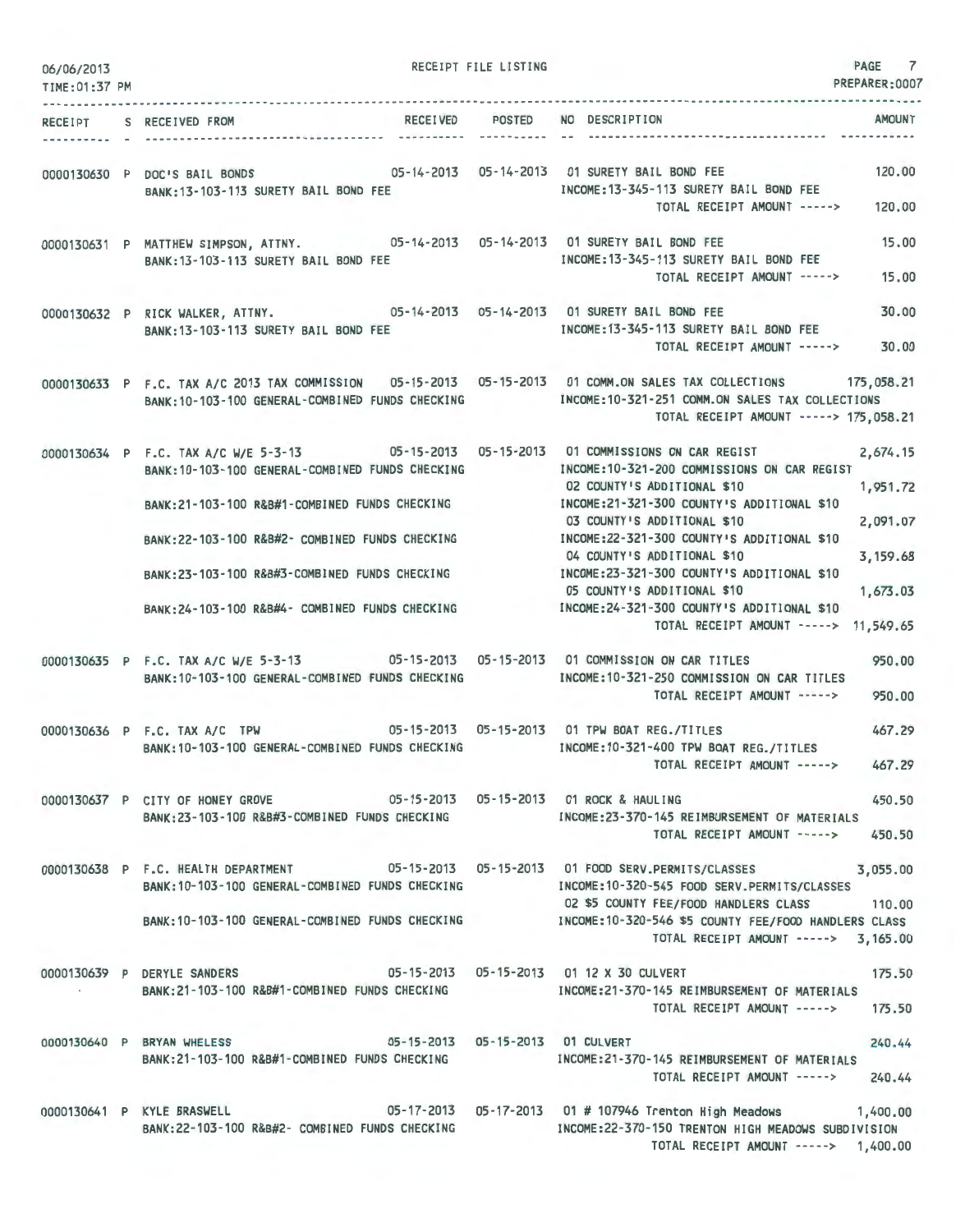06/06/2013 TIME:01 :37 PM RECEIPT FILE LISTING 8

|  | RECEIPT S RECEIVED FROM            |                                                     |  | RECEIVED POSTED NO DESCRIPTION                                                                                         | <b>AMOUNT</b> |
|--|------------------------------------|-----------------------------------------------------|--|------------------------------------------------------------------------------------------------------------------------|---------------|
|  |                                    |                                                     |  |                                                                                                                        |               |
|  |                                    |                                                     |  | 0000130642 P J.P. # 3 -APRIL REPORT 05-17-2013 05-17-2013 01 COURT COSTS/ARREST FEES                                   | 748.90        |
|  |                                    | BANK: 10-103-100 GENERAL-COMBINED FUNDS CHECKING    |  | INCOME: 10-318-130 COURT COSTS/ARREST FEES                                                                             |               |
|  |                                    |                                                     |  | <b>02 SHERIFF FEES</b>                                                                                                 | 30.00         |
|  |                                    | BANK:10-103-100 GENERAL-COMBINED FUNDS CHECKING     |  | INCOME:10-340-560 SHERIFF FEES                                                                                         |               |
|  |                                    |                                                     |  | 03 J. P. #3 FINES                                                                                                      | 721.60        |
|  |                                    | BANK:10-103-100 GENERAL-COMBINED FUNDS CHECKING     |  | INCOME:10-350-457 J. P. #3 FINES                                                                                       |               |
|  |                                    |                                                     |  | 04 ADM.OF COURT JUSTICE 10% SB 1417                                                                                    | 2.50          |
|  |                                    | BANK:10-103-100 GENERAL-COMBINED FUNDS CHECKING     |  | INCOME:10-370-163 ADM.OF COURT JUSTICE 10% SB 1417                                                                     |               |
|  |                                    |                                                     |  | 05 TIME PAYMENT FEE 40% SB 1417                                                                                        | 10,00         |
|  |                                    | BANK:10-103-100 GENERAL-COMBINED FUNDS CHECKING     |  | INCOME: 10-370-164 TIME PAYMENT FEE 40% SB 1417<br>06 JUDICIAL SUPP.FEE(60 CENTS)                                      | 5.40          |
|  |                                    | BANK:10-103-100 GENERAL-COMBINED FUNDS CHECKING     |  | INCOME:10-370-166 JUDICIAL SUPP.FEE(60 CENTS)                                                                          |               |
|  |                                    |                                                     |  | 07 JUROR REIMB.FEE                                                                                                     | 36.00         |
|  |                                    | BANK:10-103-100 GENERAL-COMBINED FUNDS CHECKING     |  | INCOME: 10-370-167 JUROR REIMB.FEE                                                                                     |               |
|  |                                    |                                                     |  | 08 J. P. #3 FEES                                                                                                       | 339.80        |
|  |                                    | BANK: 10-103-100 GENERAL-COMBINED FUNDS CHECKING    |  | INCOME: 10-340-457 J. P. #3 FEES                                                                                       |               |
|  |                                    |                                                     |  | 09 CONSTABLE FEES                                                                                                      | 140.00        |
|  |                                    | BANK:10-103-100 GENERAL-COMBINED FUNDS CHECKING     |  | INCOME:10-340-550 CONSTABLE FEES                                                                                       |               |
|  |                                    |                                                     |  | 10 JUSTICE OF PEACE FEES                                                                                               | 27,00         |
|  |                                    | BANK:11-103-100 C.H. SECURITY-COMBINED FUNDS CKING  |  | INCOME:11-340-651 JUSTICE OF PEACE FEES                                                                                |               |
|  |                                    |                                                     |  | 11 JUSTICE CT.BLDG.SEC.FEE<br>INCOME: 14-370-168 JUSTICE CT.BLDG.SEC.FEE                                               | 9.00          |
|  |                                    | BANK:14-103-100 JUST.CT.BLDG.SEC.-COMB.FUNDS CKING  |  | 12 J.P.#3 TECHNOLOGY FEES                                                                                              | 36.00         |
|  |                                    | BANK:28-103-100 J.P.#3 JUST.CT.TECH-COMB.FUND CKING |  | INCOME:28-370-456 J.P.#3 TECHNOLOGY FEES                                                                               |               |
|  |                                    |                                                     |  | 13 J. P. #3 FINES                                                                                                      | 15.79         |
|  |                                    | BANK:21-103-100 R&B#1-COMBINED FUNDS CHECKING       |  | INCOME:21-350-457 J. P. #3 FINES                                                                                       |               |
|  |                                    |                                                     |  | 14 J. P. #3 FINES                                                                                                      | 16.92         |
|  |                                    | BANK:22-103-100 R&B#2- COMBINED FUNDS CHECKING      |  | INCOME:22-350-457 J. P. #3 FINES                                                                                       |               |
|  |                                    |                                                     |  | 15 J. P. #3 FINES                                                                                                      | 25.56         |
|  |                                    | BANK:23-103-100 R&B#3-COMBINED FUNDS CHECKING       |  | INCOME:23-350-457 J. P. #3 FINES                                                                                       |               |
|  |                                    |                                                     |  | 16 J. P. #3 FINES                                                                                                      | 13.53         |
|  |                                    | BANK:24-103-100 R&B#4- COMBINED FUNDS CHECKING      |  | INCOME: 24-350-457 J. P. #3 FINES                                                                                      |               |
|  |                                    |                                                     |  | TOTAL RECEIPT AMOUNT -----> 2,178.00                                                                                   |               |
|  | 0000130643 P F.C. SHERIFF'S OFFICE |                                                     |  | 05-17-2013  05-17-2013  01 SCOTT # CV-2013-7162                                                                        | 1,000.00      |
|  |                                    | BANK: 10-103-100 GENERAL-COMBINED FUNDS CHECKING    |  | INCOME: 10-352-201 BOND FORFEITURES                                                                                    |               |
|  |                                    |                                                     |  | 02 BROWN # CV-2013-7163                                                                                                | 500.00        |
|  |                                    | BANK:10-103-100 GENERAL-COMBINED FUNDS CHECKING     |  | INCOME: 10-352-201 BOND FORFEITURES                                                                                    |               |
|  |                                    |                                                     |  | TOTAL RECEIPT AMOUNT -----> 1,500.00                                                                                   |               |
|  |                                    |                                                     |  |                                                                                                                        |               |
|  |                                    |                                                     |  | 0000130644 P Fannin County Bail Bonds 05-17-2013 05-17-2013 01 BARRETT#CV-12-40848                                     | 1,593.00      |
|  |                                    | BANK:10-103-100 GENERAL-COMBINED FUNDS CHECKING     |  | INCOME: 10-352-201 BOND FORFEITURES                                                                                    |               |
|  |                                    | BANK: 10-103-100 GENERAL-COMBINED FUNDS CHECKING    |  | 02 WILLIAMS #CV-12-40926                                                                                               | 472.72        |
|  |                                    |                                                     |  | INCOME: 10-352-201 BOND FORFEITURES<br>03 GLENN # CV-12-40904                                                          |               |
|  |                                    | BANK:10-103-100 GENERAL-COMBINED FUNDS CHECKING     |  | INCOME: 10-352-201 BOND FORFEITURES                                                                                    | 1,293.00      |
|  |                                    |                                                     |  | TOTAL RECEIPT AMOUNT -----> 3,358.72                                                                                   |               |
|  |                                    |                                                     |  |                                                                                                                        |               |
|  |                                    |                                                     |  | 0000130645 P CARPENTER'S BAIL BONDS 05-17-2013 05-17-2013 01 PALOMINO #CR-13-24614                                     | 250.00        |
|  |                                    |                                                     |  | BANK:10-103-100 GENERAL-COMBINED FUNDS CHECKING MODE:10-352-201 BOND FORFEITURES                                       |               |
|  |                                    |                                                     |  | TOTAL RECEIPT AMOUNT ----->                                                                                            | 250.00        |
|  |                                    |                                                     |  |                                                                                                                        |               |
|  |                                    | BANK: 10-103-100 GENERAL-COMBINED FUNDS CHECKING    |  | 0000130646 P WILLIAM ROSSINE ,ATTORNEY 05-17-2013 05-17-2013 01 CIVIL PROCESS-NICHOLS<br>INCOME: 10-340-900 OTHER FEES | 150.00        |
|  |                                    |                                                     |  | TOTAL RECEIPT AMOUNT ----->                                                                                            | 150.00        |
|  |                                    |                                                     |  |                                                                                                                        |               |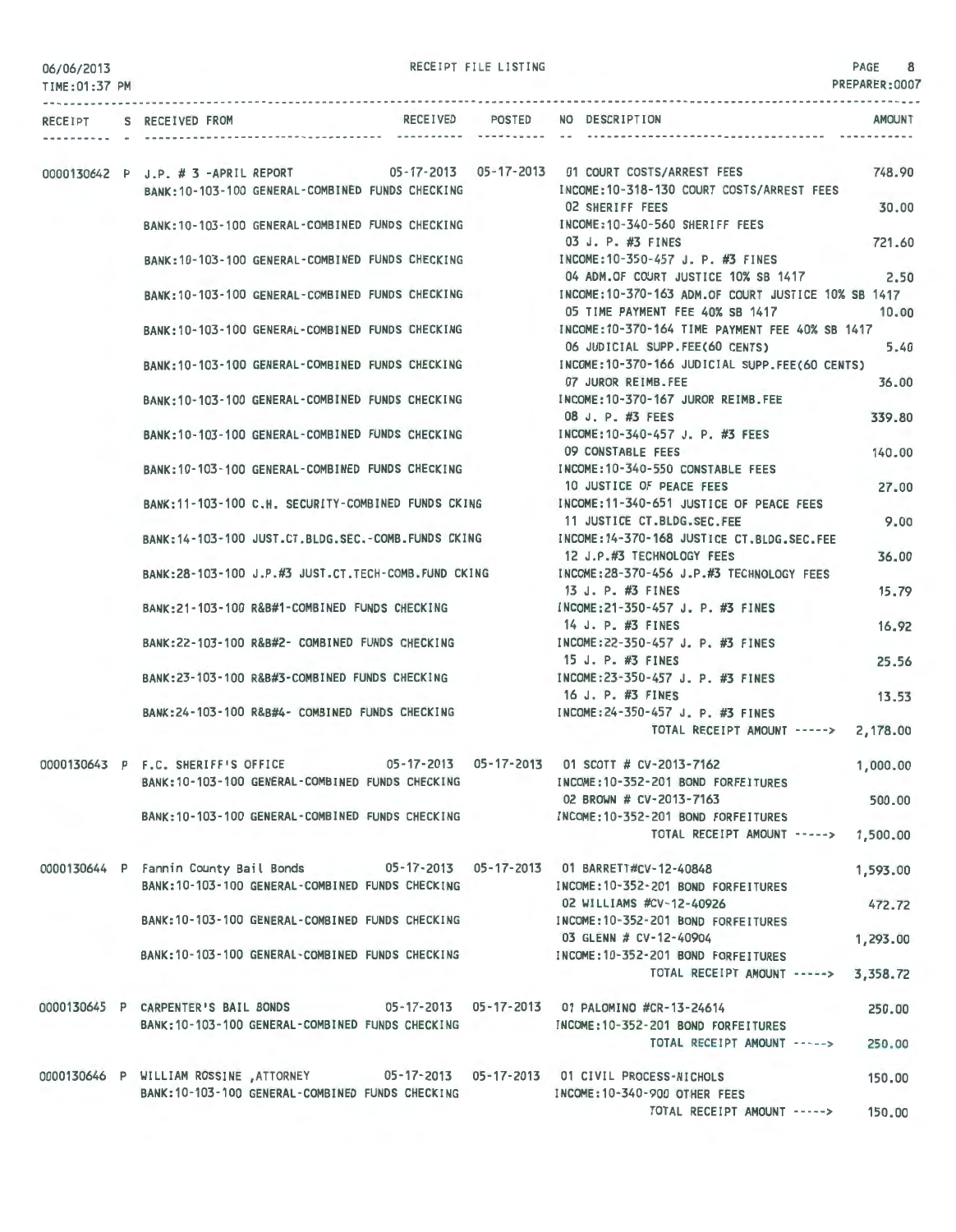| 06/06/2013<br>TIME: 01:37 PM |                                                                                                                     | RECEIPT FILE LISTING |                                                                                                                                                         | PAGE<br>9<br>PREPARER: 0007 |
|------------------------------|---------------------------------------------------------------------------------------------------------------------|----------------------|---------------------------------------------------------------------------------------------------------------------------------------------------------|-----------------------------|
| RECEIPT                      | RECEIVED<br>S RECEIVED FROM                                                                                         | POSTED               | NO DESCRIPTION                                                                                                                                          | <b>AMOUNT</b>               |
|                              | 0000130647 P COUNTY CLERK<br>BANK:36-103-136 D. A. FEE CASH ACCT.                                                   |                      | INCOME: 36-370-130 REFUNDS & MISCELLANEOUS<br>TOTAL RECEIPT AMOUNT ----->                                                                               | 20.00<br>20.00              |
|                              | 0000130648 P F.C. APPRAISAL DISTRICT<br>BANK: 10-103-100 GENERAL-COMBINED FUNDS CHECKING                            |                      | 05-17-2013  05-17-2013  01 GFABP CURRENT TAXES<br>INCOME: 10-310-110 CURRENT TAXES                                                                      | 11.13                       |
|                              | BANK: 10-103-100 GENERAL-COMBINED FUNDS CHECKING                                                                    |                      | 02 TAX CERTIFICATES<br>INCOME: 10-321-901 TAX CERTIFICATES                                                                                              | 123.29                      |
|                              | BANK: 10-103-100 GENERAL-COMBINED FUNDS CHECKING                                                                    |                      | <b>03 CURRENT TAXES</b><br>INCOME: 10-310-110 CURRENT TAXES                                                                                             | 24,708.76                   |
|                              | BANK: 21-103-100 R&B#1-COMBINED FUNDS CHECKING                                                                      |                      | 04 CURRENT TAXES<br>INCOME: 21-310-110 CURRENT TAXES<br><b>05 CURRENT TAXES</b>                                                                         | 1,258.85<br>1,348.73        |
|                              | BANK:22-103-100 R&B#2- COMBINED FUNDS CHECKING                                                                      |                      | INCOME: 22-310-110 CURRENT TAXES<br><b>06 CURRENT TAXES</b>                                                                                             | 2,037.99                    |
|                              | BANK: 23-103-100 R&B#3-COMBINED FUNDS CHECKING                                                                      |                      | INCOME: 23-310-110 CURRENT TAXES<br><b>07 CURRENT TAXES</b>                                                                                             | 1,079.10                    |
|                              | BANK: 24-103-100 R&B#4- COMBINED FUNDS CHECKING                                                                     |                      | INCOME: 24-310-110 CURRENT TAXES<br>08 CURRENT TAXES SERIES 198                                                                                         | 561,00                      |
|                              | BANK:60-103-100 SINKING-COMBINED FUND CHECKING                                                                      |                      | INCOME:60-310-260 CURRENT TAXES SERIES '98<br>09 GFABP DELQ. TAXES                                                                                      | 3.90                        |
|                              | BANK: 10-103-100 GENERAL-COMBINED FUNDS CHECKING                                                                    |                      | INCOME: 10-310-120 DELINQUENT TAXES<br>10 DELINQUENT TAXES                                                                                              | 7,176.34                    |
|                              | BANK: 10-103-100 GENERAL-COMBINED FUNDS CHECKING                                                                    |                      | INCOME: 10-310-120 DELINQUENT TAXES<br>11 DELINQUENT TAXES                                                                                              | 365.92                      |
|                              | BANK: 21-103-100 R&B#1-COMBINED FUNDS CHECKING<br>BANK:22-103-100 R&B#2- COMBINED FUNDS CHECKING                    |                      | INCOME:21-310-120 DELINQUENT TAXES<br>12 DELINQUENT TAXES<br>INCOME: 22-310-120 DELINQUENT TAXES                                                        | 392.05                      |
|                              | BANK:23-103-100 R&B#3-COMBINED FUNDS CHECKING                                                                       |                      | 13 DELINQUENT TAXES<br>INCOME: 23-310-120 DELINQUENT TAXES                                                                                              | 592.39                      |
|                              | BANK:24-103-100 R&B#4- COMBINED FUNDS CHECKING                                                                      |                      | 14 DELINQUENT TAXES<br>INCOME: 24-310-120 DELINQUENT TAXES                                                                                              | 313.67                      |
|                              | BANK:60-103-100 SINKING-COMBINED FUND CHECKING                                                                      |                      | 15 DELINQUENT TAXES SERIES '98<br>INCOME:60-310-262 DELINQUENT TAXES SERIES '98                                                                         | 162.41                      |
|                              | 0000130649 P F.C. JUVENILE PROBATION 05-17-2013 05-17-2013 01 ATTORNEY FEES #1968                                   |                      | TOTAL RECEIPT AMOUNT -----> 40,135.53                                                                                                                   | 20,00                       |
|                              | BANK:87-103-187 CASH-JUVENILE PROBATION                                                                             |                      | INCOME:87-340-575 JUVENILE PROBATION FEES<br>02 JUVENILE PROBATION FEES#2043                                                                            | 5.00                        |
|                              | BANK:87-103-187 CASH-JUVENILE PROBATION                                                                             |                      | INCOME:87-340-575 JUVENILE PROBATION FEES<br>03 DEFERRED PROSECUTION#2045                                                                               | 90,00                       |
|                              | BANK:87-103-187 CASH-JUVENILE PROBATION                                                                             |                      | INCOME:87-340-575 JUVENILE PROBATION FEES<br>04 COURT COSTS # 2043                                                                                      | 6.66                        |
|                              | BANK:87-103-187 CASH-JUVENILE PROBATION                                                                             |                      | INCOME:87-340-577 JUVENILE PROBATION COURT COSTS<br>TOTAL RECEIPT AMOUNT ----->                                                                         | 121.66                      |
|                              | 0000130650 P F.C. JUVENILE PROBATION 05-17-2013 05-17-2013 01 COUNSELING FEES #1882<br>BANK:89-103-189 CASH-TJPC-A  |                      | INCOME:89-575-414 NON-RESIDENTIAL SERVICES                                                                                                              | 37.50                       |
|                              |                                                                                                                     |                      | TOTAL RECEIPT AMOUNT -----> 37,50                                                                                                                       |                             |
|                              | 0000130651 P NOLAN & LINDA NORRIS 05-17-2013 05-17-2013 01 CULVERT<br>BANK:21-103-100 R&B#1-COMBINED FUNDS CHECKING |                      | INCOME:21-370-145 REIMBURSEMENT OF MATERIALS<br>TOTAL RECEIPT AMOUNT ----->                                                                             | 219.30<br>219.30            |
|                              |                                                                                                                     |                      |                                                                                                                                                         |                             |
| 0000130652 P US bank         | BANK: 10-103-100 GENERAL-COMBINED FUNDS CHECKING                                                                    |                      | 05-17-2013  05-17-2013  01 MARCH  2013 INMATE PER DIEM  31,777.50<br>INCOME:10-319-553 INMATE PER DIEM PAYMENT<br>TOTAL RECEIPT AMOUNT -----> 31,777.50 |                             |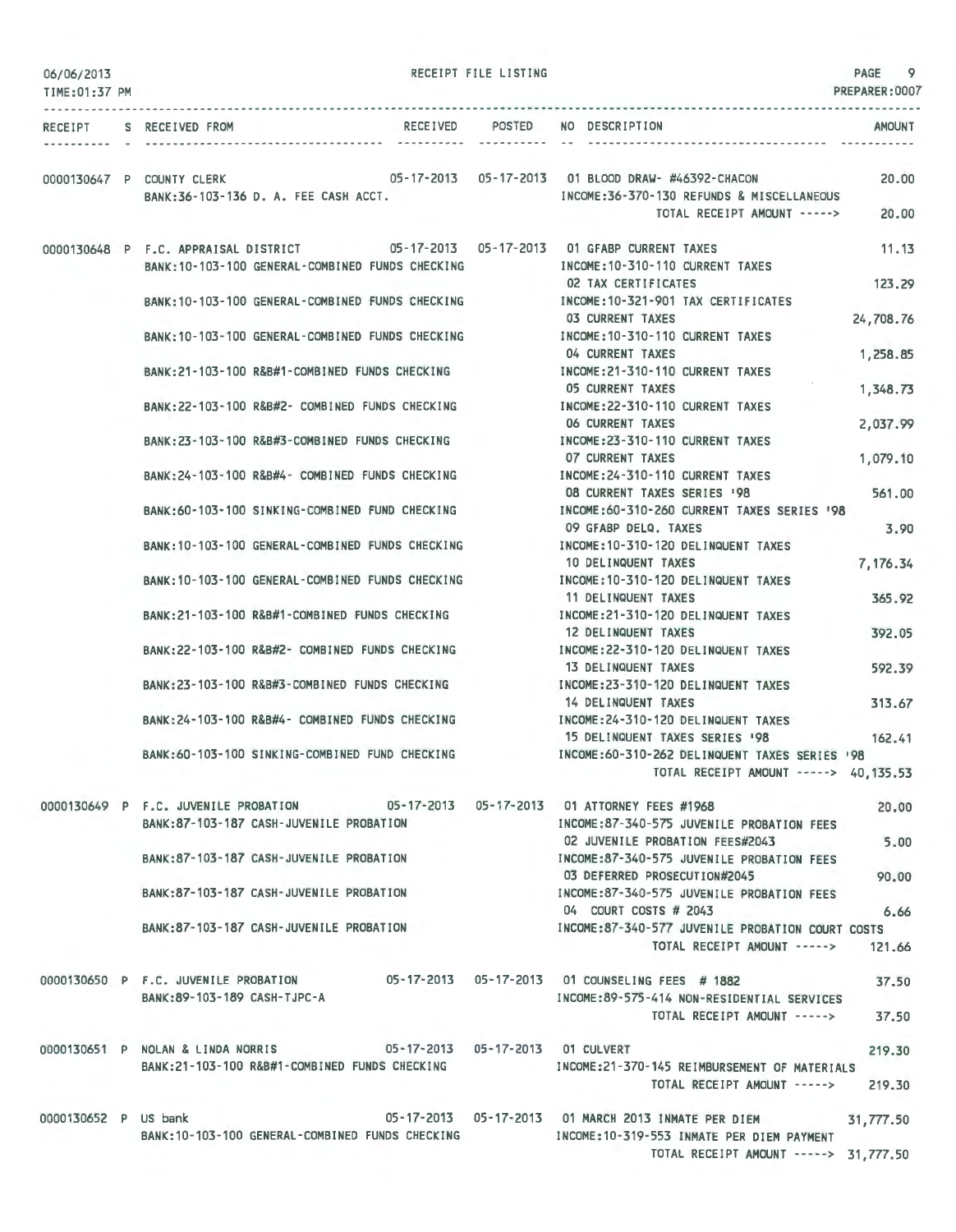| 06/06/2013<br>TIME: 01:37 PM |                                                                                                                                                      | RECEIPT FILE LISTING | PAGE 10<br>PREPARER:0007                                                                                                                |
|------------------------------|------------------------------------------------------------------------------------------------------------------------------------------------------|----------------------|-----------------------------------------------------------------------------------------------------------------------------------------|
| ---------- -                 | RECEIPT S RECEIVED FROM                                                                                                                              | ---------- --        | <b>AMOUNT</b><br>RECEIVED POSTED NO DESCRIPTION                                                                                         |
|                              | 0000130653 P THE AMERICAN BOTTLING COMPANY 05-20-2013 05-20-2013 01 DR. PEPPER COMMISSION<br>BANK: 10-103-100 GENERAL-COMBINED FUNDS CHECKING        |                      | 60.00<br>INCOME:10-370-510 DR. PEPPER COMMISSION<br>TOTAL RECEIPT AMOUNT -----><br>60.00                                                |
|                              | 0000130654 P CITY OF LADONIA<br>BANK:23-103-100 R&B#3-COMBINED FUNDS CHECKING                                                                        |                      | 813.27<br>05-20-2013  05-20-2013  01 CULVERTS<br>INCOME: 23-370-145 REIMBURSEMENT OF MATERIALS<br>813.27<br>TOTAL RECEIPT AMOUNT -----> |
|                              | 0000130655 P HEALTH & HUMAN SERVICES 05-20-2013 05-20-2013 01 JAN.- MARCH 2013<br>BANK: 10-103-100 GENERAL-COMBINED FUNDS CHECKING                   |                      | 2,458.96<br>INCOME: 10-370-147 UTILITIES REIMBURSEMENT<br>2,458.96<br>TOTAL RECEIPT AMOUNT ----->                                       |
|                              | 0000130656 P COMPTROLLER, JUDICIARY 05-20-2013 05-20-2013 01 JAN. 13 - MARCH 13,2013<br>BANK: 10-103-100 GENERAL-COMBINED FUNDS CHECKING             |                      | 6,870.00<br>INCOME: 10-370-139 STATE JUROR REIMB.FEE<br>6,870.00<br>TOTAL RECEIPT AMOUNT ----->                                         |
|                              | 0000130657 P MICHEAL CASEY, ATTORNEY 05-21-2013 05-21-2013 01 CV-13-41048- NICHOLS-CIVIL<br>BANK: 10-103-100 GENERAL-COMBINED FUNDS CHECKING         |                      | 70.00<br>INCOME: 10-340-900 OTHER FEES<br>TOTAL RECEIPT AMOUNT -----><br>70,00                                                          |
|                              | 0000130658 P SMART CHOICE PROCESS SERVICE 05-22-2013 05-22-2013 01 SHERIFF FEES-CASE#4:12-CV-558<br>BANK: 10-103-100 GENERAL-COMBINED FUNDS CHECKING |                      | 40.00<br>INCOME: 10-340-560 SHERIFF FEES<br>TOTAL RECEIPT AMOUNT -----><br>40.00                                                        |
|                              | 0000130659 P F.C. APPRAISAL DISTRICT 05-22-2013 05-22-2013 01 CURRENT TAXES<br>BANK: 10-103-100 GENERAL-COMBINED FUNDS CHECKING                      |                      | 25,721.17<br>INCOME: 10-310-110 CURRENT TAXES<br>104.95<br>02 G.F.A.B.P. CURRENT TAXES                                                  |
|                              | BANK: 10-103-100 GENERAL-COMBINED FUNDS CHECKING                                                                                                     |                      | INCOME: 10-310-110 CURRENT TAXES<br>1,310.43<br><b>03 CURRENT TAXES</b>                                                                 |
|                              | BANK:21-103-100 R&B#1-COMBINED FUNDS CHECKING                                                                                                        |                      | INCOME: 21-310-110 CURRENT TAXES<br>1,403.99<br>04 CURRENT TAXES                                                                        |
|                              | BANK:22-103-100 R&B#2- COMBINED FUNDS CHECKING<br>BANK:23-103-100 R&B#3-COMBINED FUNDS CHECKING                                                      |                      | INCOME: 22-310-110 CURRENT TAXES<br>2,121.50<br><b>05 CURRENT TAXES</b><br>INCOME: 23-310-110 CURRENT TAXES                             |
|                              | BANK:24-103-100 R&B#4- COMBINED FUNDS CHECKING                                                                                                       |                      | 1,123.31<br><b>06 CURRENT TAXES</b><br>INCOME: 24-310-110 CURRENT TAXES                                                                 |
|                              | BANK:60-103-100 SINKING-COMBINED FUND CHECKING                                                                                                       |                      | 583.99<br>07 CURRENT TAXES SERIES '98<br>INCOME:60-310-260 CURRENT TAXES SERIES '98                                                     |
|                              | BANK:10-103-100 GENERAL-COMBINED FUNDS CHECKING                                                                                                      |                      | 538.96<br>08 DELINQUENT TAXES<br>INCOME:10-310-120 DELINQUENT TAXES<br>1.39                                                             |
|                              | BANK: 10-103-100 GENERAL-COMBINED FUNDS CHECKING                                                                                                     |                      | 09 G.F.A.B.P. DELQ. TAXES<br>INCOME:10-310-120 DELINQUENT TAXES<br>27.46<br>10 DELINQUENT TAXES                                         |
|                              | BANK:21-103-100 R&B#1-COMBINED FUNDS CHECKING                                                                                                        |                      | INCOME:21-310-120 DELINQUENT TAXES<br>29.42<br>11 DELINQUENT TAXES                                                                      |
|                              | BANK:22-103-100 R&B#2- COMBINED FUNDS CHECKING                                                                                                       |                      | INCOME: 22-310-120 DELINQUENT TAXES<br>44.45<br>12 DELINQUENT TAXES                                                                     |
|                              | BANK: 23-103-100 R&B#3-COMBINED FUNDS CHECKING                                                                                                       |                      | INCOME: 23-310-120 DELINQUENT TAXES<br>23.54<br>13 DELINQUENT TAXES                                                                     |
|                              | BANK: 24-103-100 R&B#4- COMBINED FUNDS CHECKING                                                                                                      |                      | INCOME: 24-310-120 DELINQUENT TAXES<br>12.24<br>14 DELINQUENT TAXES SERIES '98<br>INCOME:60-310-262 DELINQUENT TAXES SERIES '98         |
|                              | BANK:60-103-100 SINKING-COMBINED FUND CHECKING                                                                                                       |                      | TOTAL RECEIPT AMOUNT -----> 33,046.80                                                                                                   |
| 0000130660 P US bank         |                                                                                                                                                      |                      | 71.25<br>05-23-2013  05-23-2013  01 R&M  BUILDING-REIMBURSEMENT                                                                         |

0000130660 P US bank 05-23-2013 05-23-2013 BANK:10-103-100 GENERAL-COMBINED FUNDS CHECKING

INCOME:10-565-450 R&M BUILDING TOTAL RECEIPT AMOUNT-----> 71.25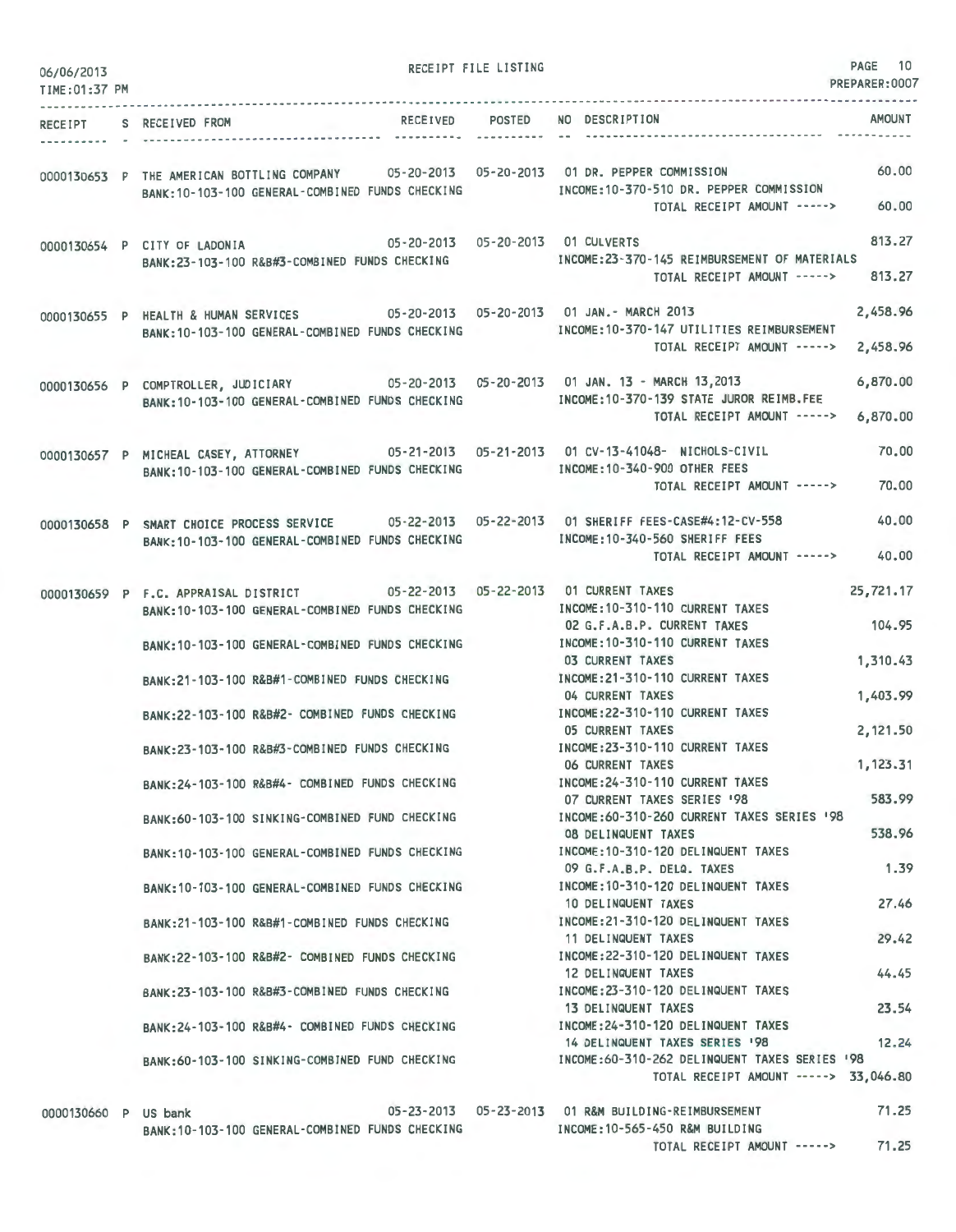| 06/06/2013 |  |  |  |  |
|------------|--|--|--|--|
|------------|--|--|--|--|

RECEIPT FILE LISTING

PAGE 11

| TIME:01:37 PM |  |                                                                                                                                                |  |                                                                                                                                                                                                                                                                                                                                                                                                          | <b>PREPARER: UUU</b> |
|---------------|--|------------------------------------------------------------------------------------------------------------------------------------------------|--|----------------------------------------------------------------------------------------------------------------------------------------------------------------------------------------------------------------------------------------------------------------------------------------------------------------------------------------------------------------------------------------------------------|----------------------|
|               |  | RECEIPT S RECEIVED FROM                                                                                                                        |  | RECEIVED POSTED NO DESCRIPTION                                                                                                                                                                                                                                                                                                                                                                           | AMOUNT               |
|               |  | 0000130661 P F.C. TAX A/C W/E 4-19-2013 05-23-2013 05-23-2013 01 COMMISSIONS ON CAR REGIST<br>BANK: 10-103-100 GENERAL-COMBINED FUNDS CHECKING |  | INCOME:10-321-200 COMMISSIONS ON CAR REGIST                                                                                                                                                                                                                                                                                                                                                              | 26.60                |
|               |  |                                                                                                                                                |  | 02 COUNTY'S ADDITIONAL \$10<br>INCOME:21-321-300 COUNTY'S ADDITIONAL \$10                                                                                                                                                                                                                                                                                                                                | 29.86                |
|               |  | BANK:21-103-100 R&B#1-COMBINED FUNDS CHECKING                                                                                                  |  | 03 COUNTY'S ADDITIONAL \$10                                                                                                                                                                                                                                                                                                                                                                              | 31.99                |
|               |  | BANK:22-103-100 R&B#2- COMBINED FUNDS CHECKING                                                                                                 |  | INCOME:22-321-300 COUNTY'S ADDITIONAL \$10<br>04 COUNTY'S ADDITIONAL \$10                                                                                                                                                                                                                                                                                                                                | 48.35                |
|               |  | BANK:23-103-100 R&B#3-COMBINED FUNDS CHECKING [INCOME:23-321-300 COUNTY'S ADDITIONAL \$10                                                      |  | 05 COUNTY'S ADDITIONAL \$10                                                                                                                                                                                                                                                                                                                                                                              | 25.60                |
|               |  | BANK:24-103-100 R&B#4- COMBINED FUNDS CHECKING                                                                                                 |  | INCOME: 24-321-300 COUNTY'S ADDITIONAL \$10<br>TOTAL RECEIPT AMOUNT ----->                                                                                                                                                                                                                                                                                                                               | 162.40               |
|               |  | 0000130662 P F.C. TAX A/C W/E 5-3-2013 05-23-2013 05-23-2013 01 COMMISSIONS ON CAR REGIST<br>BANK: 10-103-100 GENERAL-COMBINED FUNDS CHECKING  |  | INCOME: 10-321-200 COMMISSIONS ON CAR REGIST                                                                                                                                                                                                                                                                                                                                                             | 1.90                 |
|               |  | BANK:21-103-100 R&B#1-COMBINED FUNDS CHECKING                                                                                                  |  | 02 COUNTY'S ADDITIONAL \$10<br>INCOME:21-321-300 COUNTY'S ADDITIONAL \$10<br>03 COUNTY'S ADDITIONAL \$10<br>BANK:22-103-100 R&B#2- COMBINED FUNDS CHECKING MANUSIC INCOME:22-321-300 COUNTY'S ADDITIONAL \$10<br>04 COUNTY'S ADDITIONAL \$10<br>INCOME:23-321-300 COUNTY'S ADDITIONAL \$10<br>05 COUNTY'S ADDITIONAL \$10                                                                                | 2.13                 |
|               |  |                                                                                                                                                |  |                                                                                                                                                                                                                                                                                                                                                                                                          | 2.29                 |
|               |  |                                                                                                                                                |  |                                                                                                                                                                                                                                                                                                                                                                                                          | 3.45                 |
|               |  | BANK: 23-103-100 R&B#3-COMBINED FUNDS CHECKING                                                                                                 |  |                                                                                                                                                                                                                                                                                                                                                                                                          | 1.83                 |
|               |  | BANK:24-103-100 R&B#4- COMBINED FUNDS CHECKING                                                                                                 |  | INCOME:24-321-300 COUNTY'S ADDITIONAL \$10<br>TOTAL RECEIPT AMOUNT ----->                                                                                                                                                                                                                                                                                                                                | 11.60                |
|               |  | 0000130663 P F.C. TAX A/C W/E 5-10-2013 05-23-2013 05-23-2013 01 COMMISSIONS ON CAR REGIST                                                     |  |                                                                                                                                                                                                                                                                                                                                                                                                          | 1.90                 |
|               |  | BANK: 10-103-100 GENERAL-COMBINED FUNDS CHECKING                                                                                               |  | INCOME: 10-321-200 COMMISSIONS ON CAR REGIST<br>02 COUNTY'S ADDITIONAL \$10<br>INCOME:21-321-300 COUNTY'S ADDITIONAL \$10<br>03 COUNTY'S ADDITIONAL \$10<br>BANK:22-103-100 R&B#2- COMBINED FUNDS CHECKING MANUSIC INCOME:22-321-300 COUNTY'S ADDITIONAL \$10<br>04 COUNTY'S ADDITIONAL \$10<br>05 COUNTY'S ADDITIONAL \$10<br>INCOME:24-321-300 COUNTY'S ADDITIONAL \$10<br>TOTAL RECEIPT AMOUNT -----> | 2.13                 |
|               |  | BANK: 21-103-100 R&B#1-COMBINED FUNDS CHECKING                                                                                                 |  |                                                                                                                                                                                                                                                                                                                                                                                                          | 2.29                 |
|               |  |                                                                                                                                                |  |                                                                                                                                                                                                                                                                                                                                                                                                          | 3.45                 |
|               |  | BANK:23-103-100 R&B#3-COMBINED FUNDS CHECKING MODE:23-321-300 COUNTY'S ADDITIONAL \$10                                                         |  |                                                                                                                                                                                                                                                                                                                                                                                                          | 1.83                 |
|               |  | BANK:24-103-100 R&B#4- COMBINED FUNDS CHECKING                                                                                                 |  |                                                                                                                                                                                                                                                                                                                                                                                                          | 11.60                |
|               |  | 0000130664 P F.C. TAX A/C W/E 5-10-2013 05-23-2013 05-23-2013 01 COMMISSIONS ON CAR REGIST                                                     |  |                                                                                                                                                                                                                                                                                                                                                                                                          | 2,150.10             |
|               |  | BANK: 10-103-100 GENERAL-COMBINED FUNDS CHECKING                                                                                               |  | INCOME:10-321-200 COMMISSIONS ON CAR REGIST<br>02 COUNTY'S ADDITIONAL \$10                                                                                                                                                                                                                                                                                                                               | 1,501.65             |
|               |  | BANK:21-103-100 R&B#1-COMBINED FUNDS CHECKING                                                                                                  |  | INCOME:21-321-300 COUNTY'S ADDITIONAL \$10<br>03 COUNTY'S ADDITIONAL \$10                                                                                                                                                                                                                                                                                                                                | 1,608.87             |
|               |  | BANK:22-103-100 R&B#2- COMBINED FUNDS CHECKING                                                                                                 |  | INCOME:22-321-300 COUNTY'S ADDITIONAL \$10<br>04 COUNTY'S ADDITIONAL \$10                                                                                                                                                                                                                                                                                                                                | 2,431.05             |
|               |  | BANK:23-103-100 R&B#3-COMBINED FUNDS CHECKING                                                                                                  |  | INCOME:23-321-300 COUNTY'S ADDITIONAL \$10<br>05 COUNTY'S ADDITIONAL \$10                                                                                                                                                                                                                                                                                                                                | 1,287.23             |
|               |  | BANK:24-103-100 R&B#4- COMBINED FUNDS CHECKING                                                                                                 |  | INCOME:24-321-300 COUNTY'S ADDITIONAL \$10<br>TOTAL RECEIPT AMOUNT ----->                                                                                                                                                                                                                                                                                                                                | 8,978.90             |
|               |  | 0000130665 P F.C. TAX A/C W/E 5-10-2013 05-23-2013 05-23-2013 01 COMMISSION ON CAR TITLES                                                      |  |                                                                                                                                                                                                                                                                                                                                                                                                          | 825.00               |
|               |  | BANK: 10-103-100 GENERAL-COMBINED FUNDS CHECKING                                                                                               |  | INCOME:10-321-250 COMMISSION ON CAR TITLES<br>TOTAL RECEIPT AMOUNT ----->                                                                                                                                                                                                                                                                                                                                | 825.00               |
|               |  | 0000130666 P F.C. TAX A/C W/E 5-17-2013 05-23-2013 05-23-2013 01 COMMISSION ON CAR TITLES                                                      |  |                                                                                                                                                                                                                                                                                                                                                                                                          | 1,020.00             |
|               |  | BANK: 10-103-100 GENERAL-COMBINED FUNDS CHECKING                                                                                               |  | INCOME:10-321-250 COMMISSION ON CAR TITLES<br>TOTAL RECEIPT AMOUNT -----> 1,020.00                                                                                                                                                                                                                                                                                                                       |                      |
|               |  |                                                                                                                                                |  |                                                                                                                                                                                                                                                                                                                                                                                                          |                      |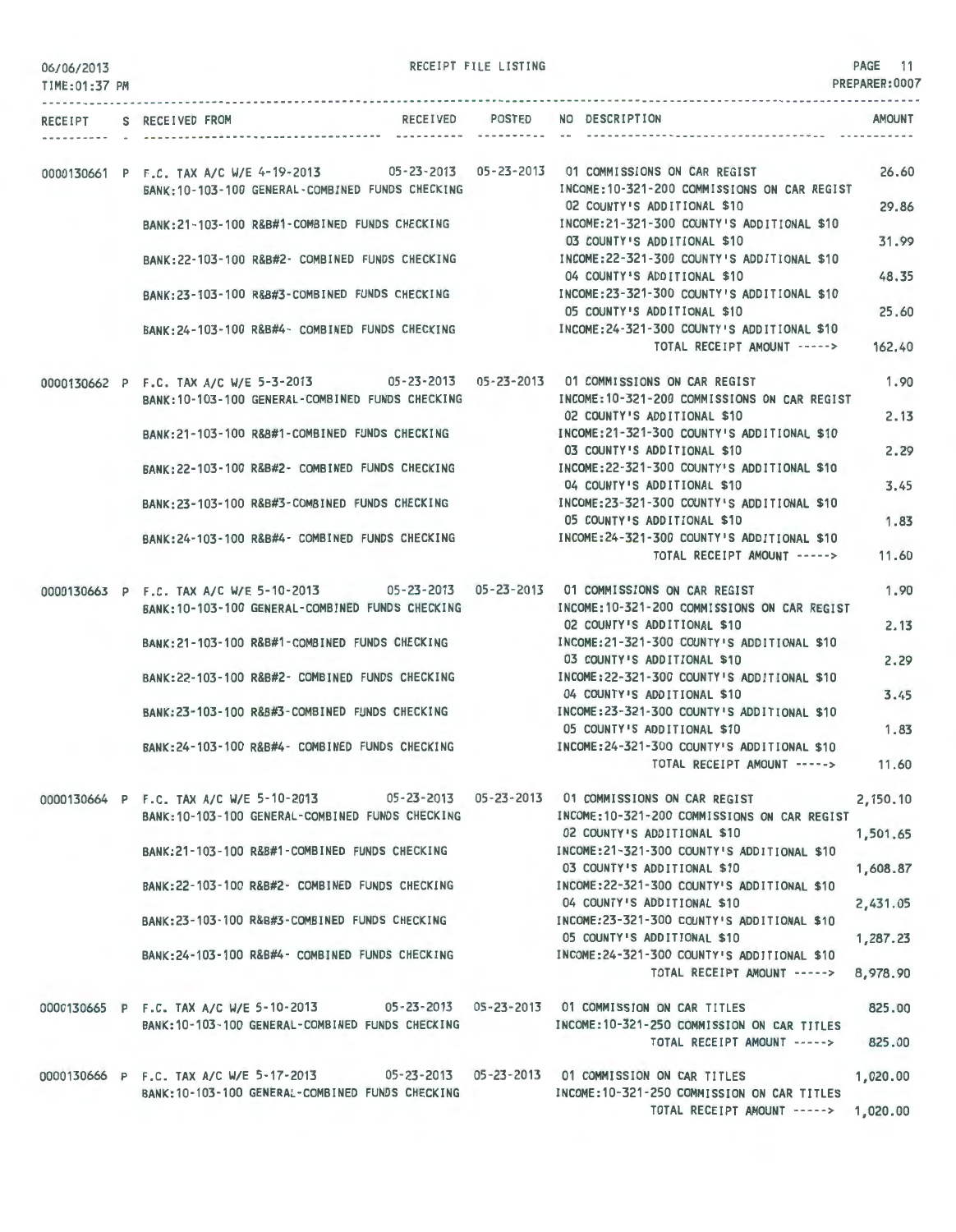| 06/06/2013<br>TIME: 01:37 PM |                                                                                                                                                      | RECEIPT FILE LISTING        |                                                                                                                   | PAGE<br>12<br>PREPARER: 0007 |
|------------------------------|------------------------------------------------------------------------------------------------------------------------------------------------------|-----------------------------|-------------------------------------------------------------------------------------------------------------------|------------------------------|
| <b>RECEIPT</b>               | <b>RECEIVED</b><br>S RECEIVED FROM<br>---------------------- ---------                                                                               | <b>POSTED</b><br>---------- | NO DESCRIPTION                                                                                                    | <b>AMOUNT</b>                |
|                              | 0000130667 P F.C. TAX A/C W/E 5-17-2013 05-23-2013 05-23-2013 01 COMMISSIONS ON CAR REGIST<br>BANK: 10-103-100 GENERAL-COMBINED FUNDS CHECKING       |                             | -- 10 - - 41<br>INCOME: 10-321-200 COMMISSIONS ON CAR REGIST<br>TOTAL RECEIPT AMOUNT -----> 1,793.93              | 1,793.93                     |
|                              | 0000130668 P HOLIDAY INN SOUTH BROADWAY<br>BANK: 10-103-100 GENERAL-COMBINED FUNDS CHECKING                                                          |                             | INCOME:10-410-427 OUT OF COUNTY TRAVEL<br>TOTAL RECEIPT AMOUNT ----->                                             | 1.95<br>1.95                 |
|                              | 0000130669 P VERIZON WIRELESS 05-24-2013 05-24-2013 01 RENT- VERIZON TOWER<br>BANK: 10-103-100 GENERAL-COMBINED FUNDS CHECKING                       |                             | INCOME: 10-370-115 RENT- VERIZON TOWER<br>TOTAL RECEIPT AMOUNT ----->                                             | 925,75<br>925.75             |
|                              | 0000130670 P COMPTROLLER, JUDICIARY 05-24-2013 05-24-2013 01 D.A.SALARY REIMB.<br>BANK: 10-103-100 GENERAL-COMBINED FUNDS CHECKING                   |                             | INCOME: 10-370-143 D.A.SALARY REIMB.<br>TOTAL RECEIPT AMOUNT ----->                                               | 9,166.66<br>9,166.66         |
|                              | 0000130671 P GCEC TELECOM - US bank 05-28-2013 05-28-2013 01 Reimb. for repair of voice mail sys<br>BANK: 10-103-100 GENERAL-COMBINED FUNDS CHECKING |                             | INCOME: 10-565-450 R&M BUILDING<br>TOTAL RECEIPT AMOUNT ----->                                                    | 6,096.00<br>6,096,00         |
|                              | 0000130672 P Texas Juvenile Justice Department 05-28-2013 05-28-2013 01 TJPC-C-13-074 GRANT<br>BANK: 89-103-991 CASH-GRANT C                         |                             | INCOME:89-330-913 TJPC-C-13-074 GRANT                                                                             | 1,307.00                     |
|                              | BANK: 89-103-189 CASH-TJPC-A                                                                                                                         |                             | 02 T.J.P.C. A-13-074 GRANT<br>INCOME:89-330-901 T.J.P.C. A-13-074 GRANT<br>TOTAL RECEIPT AMOUNT ----->            | 19,653.00<br>20,960.00       |
|                              | 0000130673 P COUNTY TREASURER-DALLAS CO.<br>BANK: 10-103-100 GENERAL-COMBINED FUNDS CHECKING                                                         |                             | 05-28-2013  05-28-2013  01 CIVIL PROCESS- NICHOLS<br>INCOME: 10-340-900 OTHER FEES<br>TOTAL RECEIPT AMOUNT -----> | 70.00<br>70,00               |
| 0000130674 P SECURUS         | 05-29-2013  05-29-2013  01 APRIL 2013  COMMISSION<br>BANK: 10-103-100 GENERAL-COMBINED FUNDS CHECKING                                                |                             | INCOME:10-319-420 JAIL PAY PHONE COMMISSION<br>TOTAL RECEIPT AMOUNT -----> 27,556.84                              | 27,556.84                    |
|                              | 0000130675 P F.C. TAX A/C W/E 5-17-2013 05-29-2013 05-29-2013 01 COMMISSIONS ON CAR REGIST<br>BANK:10-103-100 GENERAL-COMBINED FUNDS CHECKING        |                             | INCOME: 10-321-200 COMMISSIONS ON CAR REGIST<br>02 COUNTY'S ADDITIONAL \$10                                       | 1,90<br>2.13                 |
|                              | BANK:21-103-100 R&B#1-COMBINED FUNDS CHECKING                                                                                                        |                             | INCOME:21-321-300 COUNTY'S ADDITIONAL \$10<br>03 COUNTY'S ADDITIONAL \$10                                         | 2.29                         |
|                              | BANK:22-103-100 R&B#2- COMBINED FUNDS CHECKING                                                                                                       |                             | INCOME:22-321-300 COUNTY'S ADDITIONAL \$10<br>04 COUNTY'S ADDITIONAL \$10                                         | 3.45                         |
|                              | BANK:23-103-100 R&B#3-COMBINED FUNDS CHECKING                                                                                                        |                             | INCOME:23-321-300 COUNTY'S ADDITIONAL \$10<br>05 COUNTY'S ADDITIONAL \$10                                         | 1.83                         |
|                              | BANK:24-103-100 R&B#4- COMBINED FUNDS CHECKING                                                                                                       |                             | INCOME:24-321-300 COUNTY'S ADDITIONAL \$10<br>TOTAL RECEIPT AMOUNT ----->                                         | 11.60                        |
|                              | 0000130676 P F.C. TAX A/C W/E 5-24-2013 05-29-2013 05-29-2013 01 COMMISSIONS ON CAR REGIST<br>BANK: 10-103-100 GENERAL-COMBINED FUNDS CHECKING       |                             | INCOME:10-321-200 COMMISSIONS ON CAR REGIST                                                                       | 1,704.50                     |
|                              | BANK:21-103-100 R&B#1-COMBINED FUNDS CHECKING                                                                                                        |                             | 02 COUNTY'S ADDITIONAL \$10<br>INCOME:21-321-300 COUNTY'S ADDITIONAL \$10                                         | 1,228.63                     |
|                              | BANK:22-103-100 R&B#2- COMBINED FUNDS CHECKING                                                                                                       |                             | 03 COUNTY'S ADDITIONAL \$10<br>INCOME:22-321-300 COUNTY'S ADDITIONAL \$10<br>04 COUNTY'S ADDITIONAL \$10          | 1,316.34                     |
|                              | BANK:23-103-100 R&B#3-COMBINED FUNDS CHECKING                                                                                                        |                             | INCOME:23-321-300 COUNTY'S ADDITIONAL \$10<br>05 COUNTY'S ADDITIONAL \$10                                         | 1,989.04<br>1,053.19         |
|                              | BANK:24-103-100 R&B#4- COMBINED FUNDS CHECKING                                                                                                       |                             | INCOME:24-321-300 COUNTY'S ADDITIONAL \$10<br>TOTAL RECEIPT AMOUNT -----> 7,291.70                                |                              |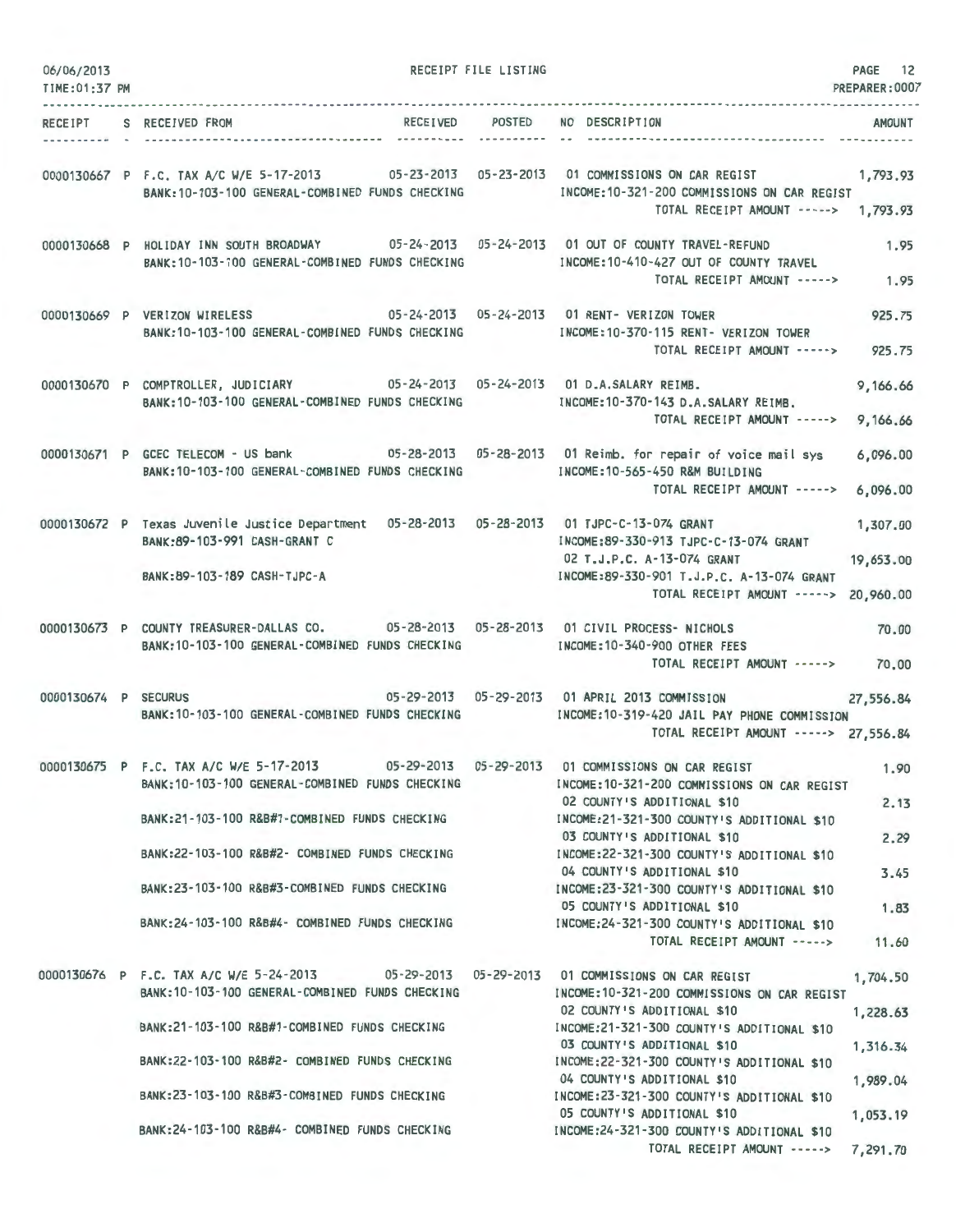| 06/06/2013<br>TIME: 01:37 PM |                               |                                                                                                               | RECEIPT FILE LISTING |                                                                                                                                                                                                | PAGE 13<br>PREPARER:0007 |
|------------------------------|-------------------------------|---------------------------------------------------------------------------------------------------------------|----------------------|------------------------------------------------------------------------------------------------------------------------------------------------------------------------------------------------|--------------------------|
|                              | RECEIPT S RECEIVED FROM       |                                                                                                               | ----------- --       | RECEIVED POSTED NO DESCRIPTION                                                                                                                                                                 | <b>AMOUNT</b>            |
|                              |                               | 0000130677 P IVA D. COLEMAN 05-30-2013 05-30-2013 01 CULVERT<br>BANK:21-103-100 R&B#1-COMBINED FUNDS CHECKING |                      | INCOME: 21-370-145 REIMBURSEMENT OF MATERIALS<br>TOTAL RECEIPT AMOUNT ----->                                                                                                                   | 140.44<br>140.44         |
|                              |                               | BANK: 10-103-100 GENERAL-COMBINED FUNDS CHECKING                                                              |                      | 0000130678 P F.C. APPRAISAL DISTRICT 05-30-2013 05-30-2013 01 CURRENT TAXES<br>INCOME: 10-310-110 CURRENT TAXES                                                                                | 23, 114.72               |
|                              |                               | BANK: 10-103-100 GENERAL-COMBINED FUNDS CHECKING                                                              |                      | 02 GFABP CURRENT TAXES<br>INCOME: 10-310-110 CURRENT TAXES                                                                                                                                     | 24.62                    |
|                              |                               | BANK:10-103-100 GENERAL-COMBINED FUNDS CHECKING                                                               |                      | 03 TAX CERTIFICATES<br>INCOME: 10-321-901 TAX CERTIFICATES                                                                                                                                     | 373.24                   |
|                              |                               | BANK:21-103-100 R&B#1-COMBINED FUNDS CHECKING                                                                 |                      | 04 CURRENT TAXES<br>INCOME: 21-310-110 CURRENT TAXES                                                                                                                                           | 1,177.64                 |
|                              |                               | BANK: 22-103-100 R&B#2- COMBINED FUNDS CHECKING                                                               |                      | <b>05 CURRENT TAXES</b><br>INCOME: 22-310-110 CURRENT TAXES                                                                                                                                    | 1,261.72                 |
|                              |                               | BANK:23-103-100 R&B#3-COMBINED FUNDS CHECKING                                                                 |                      | 06 CURRENT TAXES<br>INCOME: 23-310-110 CURRENT TAXES<br>07 CURRENT TAXES                                                                                                                       | 1,906.51<br>1,009.49     |
|                              |                               | BANK:24-103-100 R&B#4- COMBINED FUNDS CHECKING                                                                |                      | INCOME: 24-310-110 CURRENT TAXES<br>08 CURRENT TAXES SERIES '98                                                                                                                                | 524.81                   |
|                              |                               | BANK:60-103-100 SINKING-COMBINED FUND CHECKING                                                                |                      | INCOME:60-310-260 CURRENT TAXES SERIES '98<br>09 DELINQUENT TAXES                                                                                                                              | 983.21                   |
|                              |                               | BANK:10-103-100 GENERAL-COMBINED FUNDS CHECKING                                                               |                      | INCOME: 10-310-120 DELINQUENT TAXES<br>10 DELINQUENT TAXES                                                                                                                                     | 50.09                    |
|                              |                               | BANK:21-103-100 R&B#1-COMBINED FUNDS CHECKING                                                                 |                      | INCOME:21-310-120 DELINQUENT TAXES<br>11 DELINQUENT TAXES                                                                                                                                      | 53.67                    |
|                              |                               | BANK:22-103-100 R&B#2- COMBINED FUNDS CHECKING                                                                |                      | INCOME: 22-310-120 DELINQUENT TAXES<br>12 DELINQUENT TAXES                                                                                                                                     | 81.10                    |
|                              |                               | BANK:23-103-100 R&B#3-COMBINED FUNDS CHECKING                                                                 |                      | INCOME: 23-310-120 DELINQUENT TAXES<br>13 DELINQUENT TAXES                                                                                                                                     | 42.94                    |
|                              |                               | BANK:24-103-100 R&B#4- COMBINED FUNDS CHECKING                                                                |                      | INCOME: 24-310-120 DELINQUENT TAXES<br>14 DELINQUENT TAXES SERIES 198                                                                                                                          | 22.32                    |
|                              |                               | BANK:60-103-100 SINKING-COMBINED FUND CHECKING                                                                |                      | INCOME:60-310-262 DELINQUENT TAXES SERIES '98<br>TOTAL RECEIPT AMOUNT -----> 30,626.08                                                                                                         |                          |
|                              | 0000130679 P DISTRICT CLERK   | BANK: 10-103-100 GENERAL-COMBINED FUNDS CHECKING                                                              |                      | 05-31-2013  05-31-2013  01 DISTRICT CLERK FEES#TX-11-3896<br>INCOME:10-340-450 DISTRICT CLERK FEES<br>TOTAL RECEIPT AMOUNT ----->                                                              | 50.00<br>50.00           |
|                              |                               |                                                                                                               |                      | 0000130680 P F.C. JUVENILE PROBATION 05-31-2013 05-31-2013 01 JUVENILE PROBATION FEES#2002                                                                                                     | 15.00                    |
|                              |                               | BANK:87-103-187 CASH-JUVENILE PROBATION                                                                       |                      | INCOME:87-340-575 JUVENILE PROBATION FEES<br>02 Child Support Payment #2002                                                                                                                    | 313.00                   |
|                              | BANK: 89-103-991 CASH-GRANT C |                                                                                                               |                      | INCOME: 89-586-415 RESIDENTIAL<br>03 Counseling Fee #1988                                                                                                                                      | 35.00                    |
|                              | BANK:89-103-189 CASH-TJPC-A   |                                                                                                               |                      | INCOME:89-575-414 NON-RESIDENTIAL SERVICES<br>04 Counseling Fee # 1988                                                                                                                         | 15.00                    |
|                              | BANK: 89-103-189 CASH-TJPC-A  |                                                                                                               |                      | INCOME:89-575-414 NON-RESIDENTIAL SERVICES<br>TOTAL RECEIPT AMOUNT ----->                                                                                                                      | 378,00                   |
|                              |                               | BANK:10-103-100 GENERAL-COMBINED FUNDS CHECKING                                                               |                      | 0000130681 P COMPTROLLER-JUDICIARY 05-31-2013 05-31-2013 01 CO. JUDGE COURT FEES SALARY REIMB.<br>INCOME:10-370-144 CO. JUDGE COURT FEES SALARY REIMB.<br>TOTAL RECEIPT AMOUNT -----> 2,984.18 | 2,984.18                 |
|                              |                               | BANK: 13-103-113 SURETY BAIL BOND FEE                                                                         |                      | 0000130682 P CARPENTER'S BAIL BONDS 05-31-2013 05-31-2013 01 SURETY BAIL BOND FEE<br>INCOME: 13-345-113 SURETY BAIL BOND FEE<br>TOTAL RECEIPT AMOUNT ----->                                    | 240.00<br>240.00         |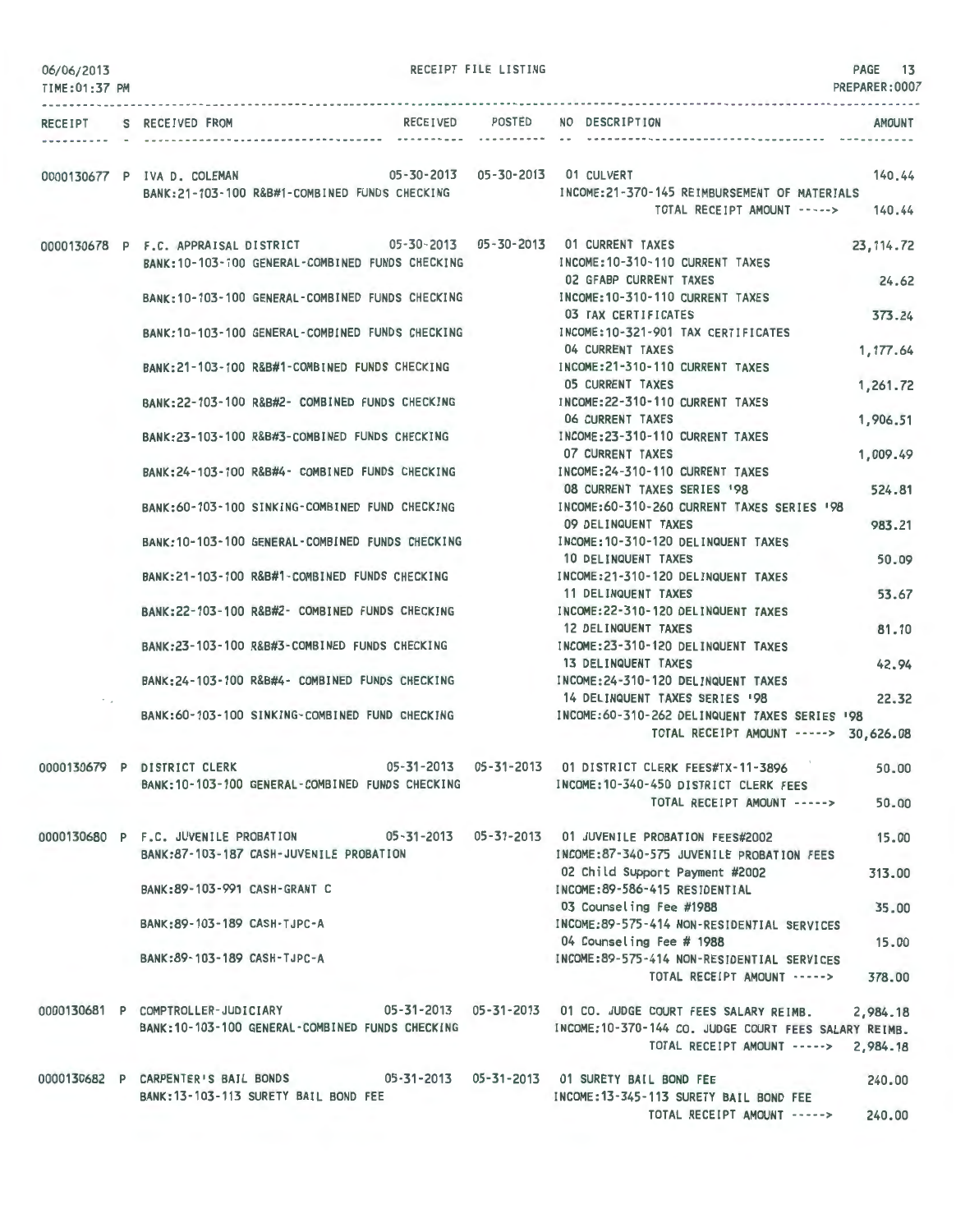| 06/06/2013<br>TIME: 01:37 PM |                                                                                                                              |                 | RECEIPT FILE LISTING |                                                                                                                                                                  | PAGE<br>- 14<br>PREPARER:0007 |
|------------------------------|------------------------------------------------------------------------------------------------------------------------------|-----------------|----------------------|------------------------------------------------------------------------------------------------------------------------------------------------------------------|-------------------------------|
|                              | RECEIPT S RECEIVED FROM                                                                                                      | <b>RECEIVED</b> | POSTED               | NO DESCRIPTION                                                                                                                                                   | <b>AMOUNT</b>                 |
|                              | 0000130683 P FANNIN COUNTY BAIL BONDS 05-31-2013 05-31-2013 01 SURETY BAIL BOND FEE<br>BANK: 13-103-113 SURETY BAIL BOND FEE |                 |                      | INCOME: 13-345-113 SURETY BAIL BOND FEE<br>TOTAL RECEIPT AMOUNT ----->                                                                                           | 105,00<br>105,00              |
|                              | 0000130684 P DOC'S BAIL BONDS<br>BANK: 13-103-113 SURETY BAIL BOND FEE                                                       |                 |                      | 05-31-2013  05-31-2013  01 SURETY BAIL BOND FEE<br>INCOME: 13-345-113 SURETY BAIL BOND FEE<br>TOTAL RECEIPT AMOUNT ----->                                        | 210.00<br>210.00              |
|                              | BANK:10-103-100 GENERAL-COMBINED FUNDS CHECKING                                                                              |                 |                      | 0000130685 P DISTRICT CLERK-APRIL REPORT 05-31-2013 05-31-2013 01 COURT COSTS/ARREST FEES<br>INCOME:10-318-130 COURT COSTS/ARREST FEES<br>02 ATTORNEYS & DOCTORS | 7,010.11<br>153.34            |
|                              | BANK: 10-103-100 GENERAL-COMBINED FUNDS CHECKING                                                                             |                 |                      | INCOME: 10-318-132 ATTORNEYS & DOCTORS<br>03 FAMILY PROTECTION FEE                                                                                               | 240,00                        |
|                              | BANK: 10-103-100 GENERAL-COMBINED FUNDS CHECKING                                                                             |                 |                      | INCOME: 10-340-135 FAMILY PROTECTION FEE<br>04 DISTRICT CLERK FEES                                                                                               | 8.578.17                      |
|                              | BANK: 10-103-100 GENERAL-COMBINED FUNDS CHECKING                                                                             |                 |                      | INCOME: 10-340-450 DISTRICT CLERK FEES<br>05 SHERIFF FEES                                                                                                        | 1,670,13                      |
|                              | BANK:10-103-100 GENERAL-COMBINED FUNDS CHECKING                                                                              |                 |                      | INCOME:10-340-560 SHERIFF FEES<br>06 D.C.6TH COURT OF APPEALS FEE                                                                                                | 170,00                        |
|                              | BANK: 10-103-100 GENERAL-COMBINED FUNDS CHECKING                                                                             |                 |                      | INCOME:10-340-600 D.C.6TH COURT OF APPEALS FEE<br>07 COURT REPORTER SERVICE FEE                                                                                  | 510,00                        |
|                              | BANK: 10-103-100 GENERAL-COMBINED FUNDS CHECKING                                                                             |                 |                      | INCOME:10-370-162 COURT REPORTER SERVICE FEE<br>08 ADM.OF COURT JUSTICE 10% SB 1417                                                                              | 36.88                         |
|                              | BANK:10-103-100 GENERAL-COMBINED FUNDS CHECKING                                                                              |                 |                      | INCOME:10-370-163 ADM.OF COURT JUSTICE 10% SB 1417<br>09 TIME PAYMENT FEE 40% SB 1417                                                                            | 147.52                        |
|                              | BANK: 10-103-100 GENERAL-COMBINED FUNDS CHECKING                                                                             |                 |                      | INCOME:10-370-164 TIME PAYMENT FEE 40% SB 1417<br>10 JUDICIAL SUPP.FEE(60 CENTS)                                                                                 | 10,04                         |
|                              | BANK:10-103-100 GENERAL-COMBINED FUNDS CHECKING                                                                              |                 |                      | INCOME:10-370-166 JUDICIAL SUPP.FEE(60 CENTS)<br>11 JUROR REIMB.FEE                                                                                              | 66.97                         |
|                              | BANK: 10-103-100 GENERAL-COMBINED FUNDS CHECKING                                                                             |                 |                      | INCOME: 10-370-167 JUROR REIMB.FEE<br>12 DIST. CLK. PASSPORT PHOTO                                                                                               | 290.00                        |
|                              | BANK: 10-103-100 GENERAL-COMBINED FUNDS CHECKING                                                                             |                 |                      | INCOME:10-370-450 DIST, CLK, PASSPORT PHOTO<br>13 BOND FORFEITURES                                                                                               | 1,013,00                      |
|                              | BANK: 10-103-100 GENERAL-COMBINED FUNDS CHECKING                                                                             |                 |                      | INCOME:10-352-201 BOND FORFEITURES<br>14 DISTRICT CLERK FEES                                                                                                     | 272.80                        |
|                              | BANK: 11-103-100 C.H. SECURITY-COMBINED FUNDS CKING                                                                          |                 |                      | INCOME:11-340-650 DISTRICT CLERK FEES<br>15 DIST.CLK.PRES.REC.FEE                                                                                                | 245.33                        |
|                              | BANK: 19-103-100 DIST.CLK.REC.MNGMT-COMB.FUNDS CKING                                                                         |                 |                      | INCOME: 19-370-136 DIST.CLK.PRES.REC.FEE<br>16 CO.OFFICE REC.MNGMT.FEE                                                                                           | 986.78                        |
|                              | BANK:20-103-100 CO.OFF.REC.MNGMT-COMB. FUNDS CKING                                                                           |                 |                      | INCOME: 20-370-135 CO.OFFICE REC.MNGMT.FEE<br>17 DIST.COURT TECHNOLOGY FEE                                                                                       | 185.00                        |
|                              | BANK: 34-103-100 DIST.COURT TECH.COMB.FUND CHECKING                                                                          |                 |                      | INCOME: 34-370-450 DIST.COURT TECHNOLOGY FEE<br>18 DISTRICT CLERK FEES                                                                                           | 1,190.00                      |
|                              | BANK:35-103-100 LAW LIBRARY-COMBINED FUND CHECKING                                                                           |                 |                      | INCOME: 35-340-450 DISTRICT CLERK FEES<br>19 DISTRICT CLERK FINES                                                                                                | 2,024.55                      |
|                              | BANK:21-103-100 R&B#1-COMBINED FUNDS CHECKING                                                                                |                 |                      | INCOME: 21-350-450 DISTRICT CLERK FINES<br>20 DISTRICT CLERK FINES                                                                                               | 2,169.09                      |
|                              | BANK:22-103-100 R&B#2- COMBINED FUNDS CHECKING                                                                               |                 |                      | INCOME: 22-350-450 DISTRICT CLERK FINES<br>21 DISTRICT CLERK FINES                                                                                               | 3,277.57                      |
|                              | BANK: 23-103-100 R&B#3-COMBINED FUNDS CHECKING                                                                               |                 |                      | INCOME:23-350-450 DISTRICT CLERK FINES<br>22 DISTRICT CLERK FINES                                                                                                | 1,735.46                      |
|                              | BANK: 24-103-100 R&B#4- COMBINED FUNDS CHECKING                                                                              |                 |                      | INCOME: 24-350-450 DISTRICT CLERK FINES<br>23 CO.& DIST.CT. TECHNOLOGY FEE                                                                                       | 136.97                        |
|                              | BANK: 51-103-100 CO.& DIST.COURT TECHNOLOGY-COMB. FUN                                                                        |                 |                      | INCOME:51-370-440 CO.& DIST.CT. TECHNOLOGY FEE<br>24 COURT RECORDS PRESERVATION FEE                                                                              | 340.00                        |
|                              | BANK:52-103-100 COURT RECORDS PRESERVATION-COMB. FUN                                                                         |                 |                      | INCOME: 52-370-133 COURT RECORDS PRESERVATION FEE                                                                                                                |                               |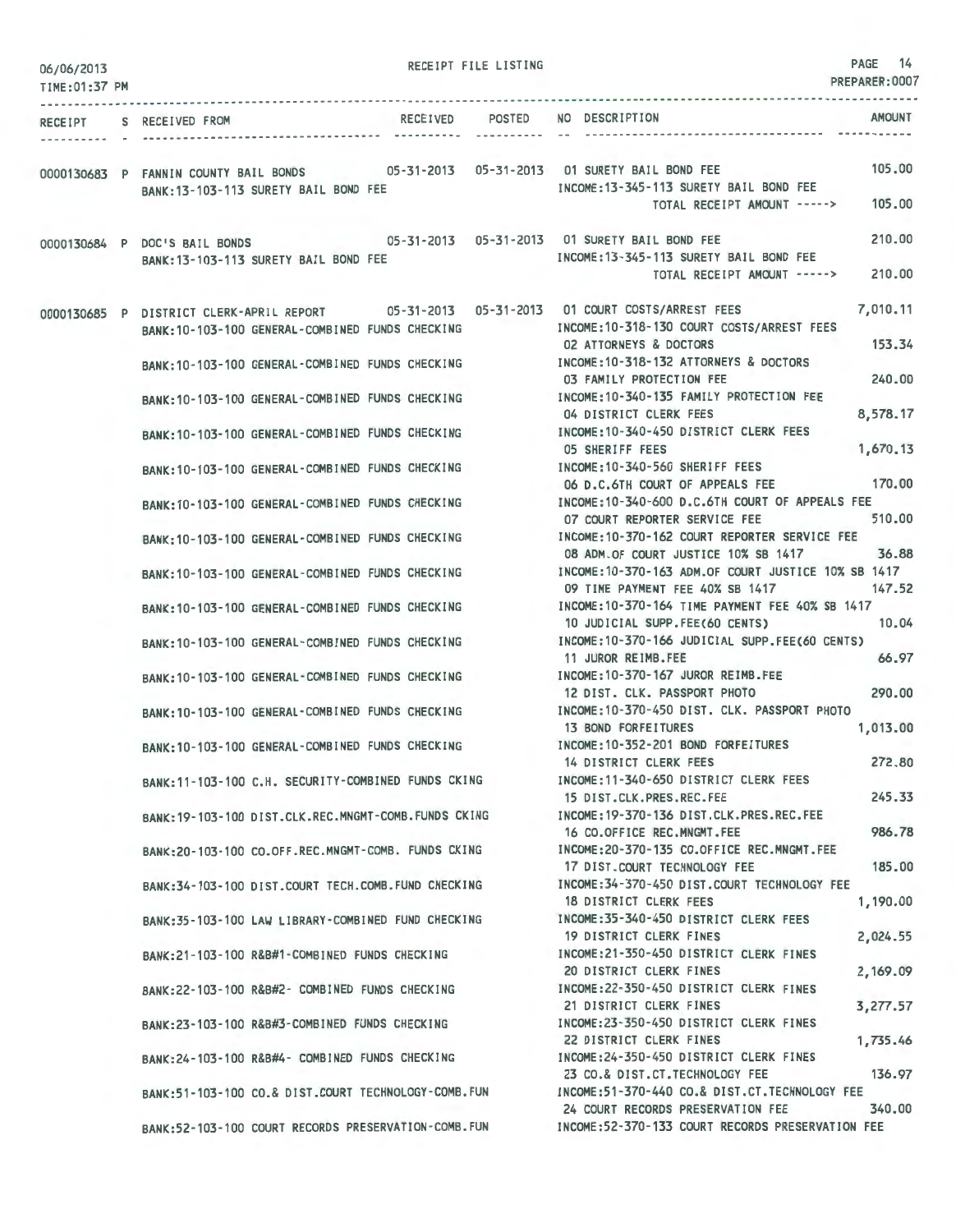| 06/06/2013<br>TIME:01:37 PM |                                                        |          | RECEIPT FILE LISTING |                                                                                                | PAGE<br>PREPARER: 0007 | - 15   |
|-----------------------------|--------------------------------------------------------|----------|----------------------|------------------------------------------------------------------------------------------------|------------------------|--------|
| RECEIPT                     | S RECEIVED FROM                                        | RECEIVED | POSTED               | NO DESCRIPTION                                                                                 |                        | AMOUNT |
| 0000130685                  | Continued<br>BANK:59-103-100 DRUG COURT-COMBINED FUNDS |          |                      | 25 DRUG COURT FEE<br>INCOME:59-370-425 DRUG COURT FEE<br>TOTAL RECEIPT AMOUNT -----> 32,585.55 |                        | 125.84 |

REPORT TOTAL

688,523.31